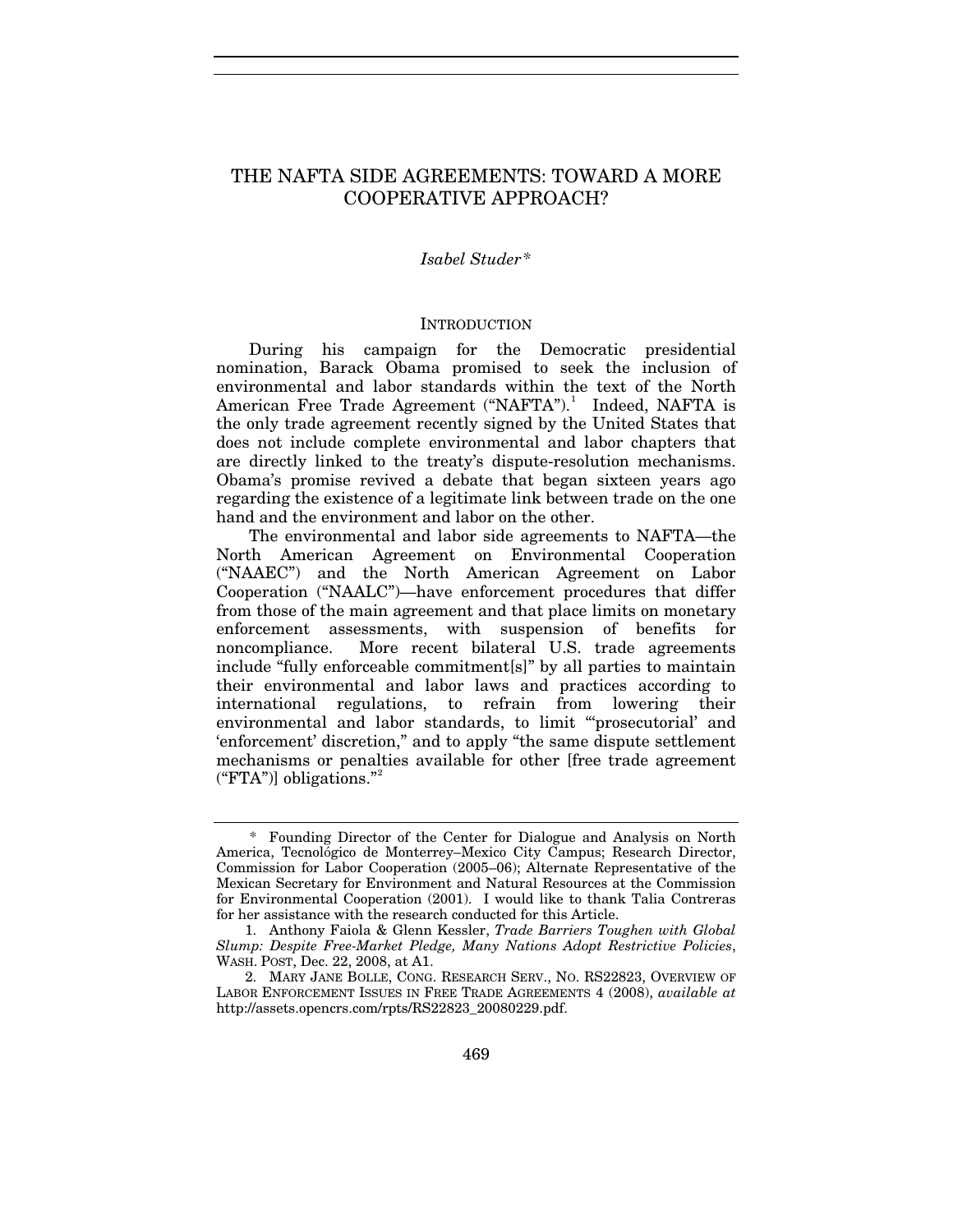Many of the FTAs that include environmental and labor dispute-resolution mechanisms are too recent—or have not even been ratified by the U.S. Congress—to provide a definite answer to the question of the effectiveness of such mechanisms. Although most criticism of the NAAEC and the NAALC has focused on the weakness of the enforcement mechanisms, this Article instead argues that the real failure is the agreements' institutional shortcomings, which have inhibited the three NAFTA parties—the United States, Canada, and Mexico—from building a North American regime aimed at defending universally recognized labor values across the region. From this perspective, U.S. environmental and labor organizations' goal of improving compliance with environmental and labor standards has not been achieved. Instead, the NAALC and, to a lesser extent, the NAAEC follow an adversarial, litigious approach to addressing environmental and labor challenges in North America. The emphasis that environmental and labor organizations, particularly from the United States, have placed on the more contentious dispute-resolution mechanisms as the key element in achieving effective enforcement of environmental and labor laws has indeed marginalized the roles that the Commission for Environmental Cooperation ("CEC") and the Commission for Labor Cooperation ("CLC") could have played as priority forums in the process of developing policies to address shared environmental and labor problems in North America.

This Article thus argues that linking the environmental and labor enforcement provisions to NAFTA's dispute-resolution mechanisms could end up further inhibiting the development of a more fruitful collaborative agenda on labor issues—one with the capacity to enhance regional compliance with labor standards. The adversarial model that has so far predominated in labor and trade has prevented the three NAFTA parties from taking advantage of the opportunities for cooperation that naturally arise from geographic proximity, shared resources, high economic integration, and complementary labor markets and demographic dynamics.

#### I. CORE ELEMENTS OF THE NAFTA SIDE AGREEMENTS

NAFTA set a precedent as the first FTA to include environmental commitments. In its preamble, NAFTA establishes purposes that include "promot[ing] sustainable development" and "strengthen[ing] the development and enforcement of environmental laws and regulations."<sup>[3](#page-1-0)</sup> Additionally, when conflicts arise, NAFTA grants preeminence to a number of international environmental agreements over trade agreements, and it strongly discourages the

<span id="page-1-0"></span><sup>3.</sup> North American Free Trade Agreement, U.S.-Can.-Mex., pmbl., Dec. 17, 1992, 32 I.L.M. 289 & 605 (1993) [hereinafter NAFTA].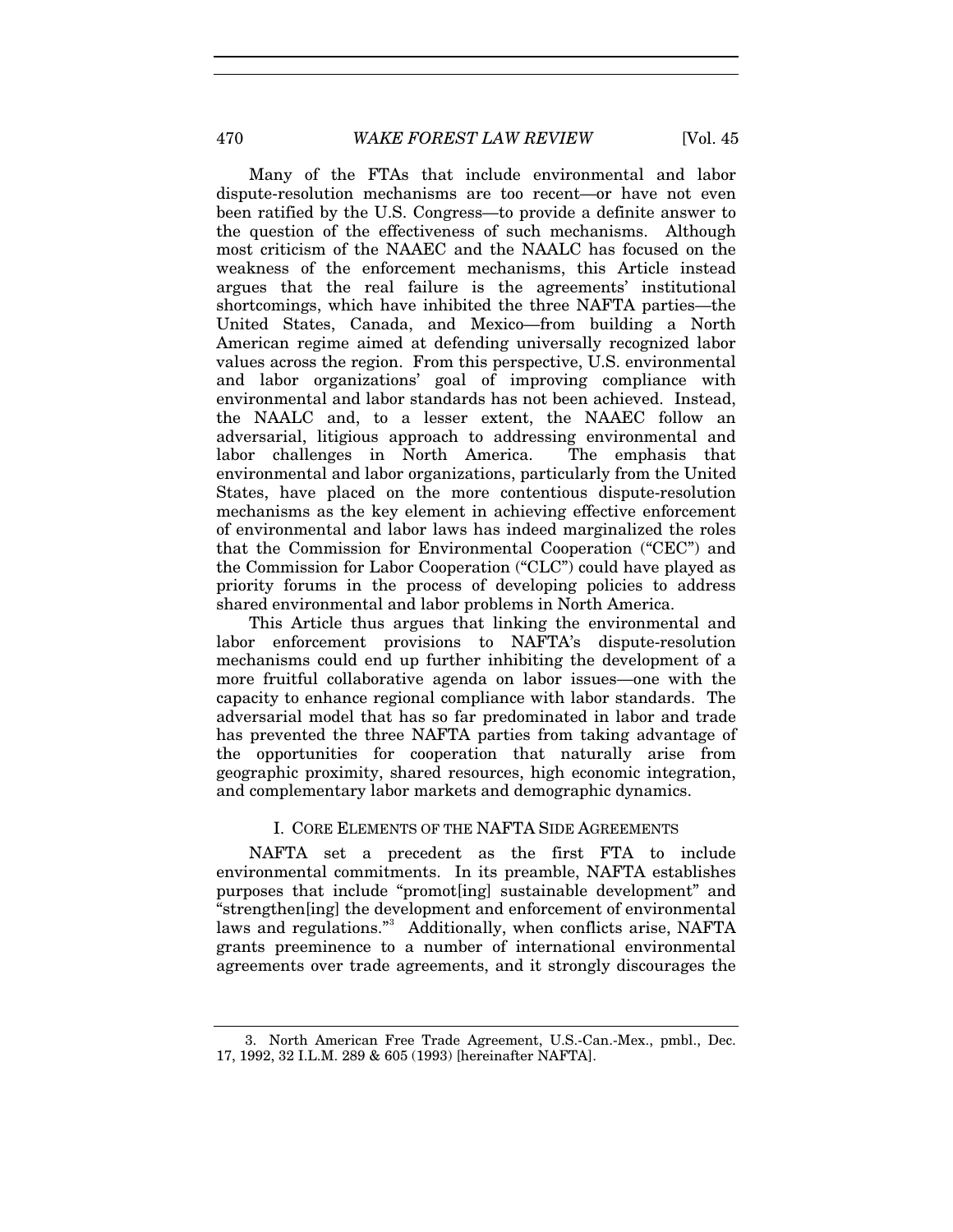reduction of environmental standards to attract investments.<sup>[4](#page-2-0)</sup> While NAFTA does not make similar commitments regarding labor standards, its preamble explicitly states that some of the agreement's goals are to "create new employment opportunities and improve working conditions and living standards" and to "protect, enhance and enforce basic workers' rights."<sup>[5](#page-2-1)</sup> More important are the NAAEC and the NAALC, which the Clinton administration requested as preconditions for NAFTA's approval in the U.S. Congress.<sup>[6](#page-2-2)</sup>

Although largely aspirational, the NAAEC and the NAALC established an ambitious list of goals to improve environmental and working conditions in the region.<sup>[7](#page-2-3)</sup> The only firm commitment the three parties made was to promote adequate enforcement of domestically established environmental and labor standards.<sup>[8](#page-2-4)</sup> While neither side agreement constitutes supranational legislation or aims to harmonize social standards in the three member countries, both agreements instituted a public-petition mechanism that allows any citizen of the United States, Canada, or Mexico to file a complaint against one of the three governments for failure to effectively enforce its own *national* environmental and labor regulations.<sup>[9](#page-2-5)</sup> Moreover, the NAAEC also established the Joint Public Advisory Committee ("JPAC") within the CEC as a permanent channel of representation for nongovernmental stakeholders.[10](#page-2-6) No similar arrangement was conceived for the NAALC. Together with the submissions procedure, the inclusion of this institutional innovation makes the NAAEC "virtually unique in

<span id="page-2-3"></span>7. As Scott Vaughan has stated, in the case of the NAAEC, article 10 outlines "a dizzyingly long list of cooperative policy areas, some with ridiculously broad mandates like pursuing 'environmental matters as they relate to economic development' or promoting 'public awareness regarding the environment.'" Scott Vaughan, *Thinking North American Environmental Management*, *in* THE ART OF THE STATE II: THINKING NORTH AMERICA, NO. 5, at 3, 19 (Thomas J. Courchene, Donald J. Savoie & Daniel Schwanen eds., 2004); *cf.* NAALC, *supra* note 6, art. 11 (containing a similar list).

<span id="page-2-6"></span><span id="page-2-5"></span><span id="page-2-4"></span>10. NAAEC, *supra* note 6, arts. 8, 16; Noemi Gal-Or, *Multilateral Trade and Supranational Environmental Protection: The Grace Period of the CEC, or a Well-Defined Role?*, 9 GEO. INT'L ENVTL. L. REV. 53, 69 (1996) ("Articles 16, 17, and 18 of Section B establish the Joint Public Advisory Committee (JPAC). The main venue for the NGOs, JPAC is a permanent advisory body to the Council  $\dots$ ").

<sup>4</sup>*. See id.* arts. 104(1), 1114(2).

<sup>5</sup>*. Id.* pmbl.

<span id="page-2-2"></span><span id="page-2-1"></span><span id="page-2-0"></span><sup>6.</sup> North American Agreement on Environmental Cooperation, U.S.-Can.- Mex., Sept. 14, 1993, 32 I.L.M. 1480 [hereinafter NAAEC]; North American Agreement on Labor Cooperation, U.S.-Can.-Mex., Sept. 14, 1993, 32 I.L.M. 1499 [hereinafter NAALC]; John H. Knox & David L. Markell, *The Innovative North American Commission for Environmental Cooperation*, *in* GREENING NAFTA 1, 7 (David L. Markell & John H. Knox eds., 2003).

<sup>8.</sup> NAAEC, *supra* note 6, art. 5; NAALC, *supra* note 6, art. 3.

<sup>9</sup>*. See* NAAEC, *supra* note 6, arts. 14–15; NAALC, *supra* note 6, art. 16(3).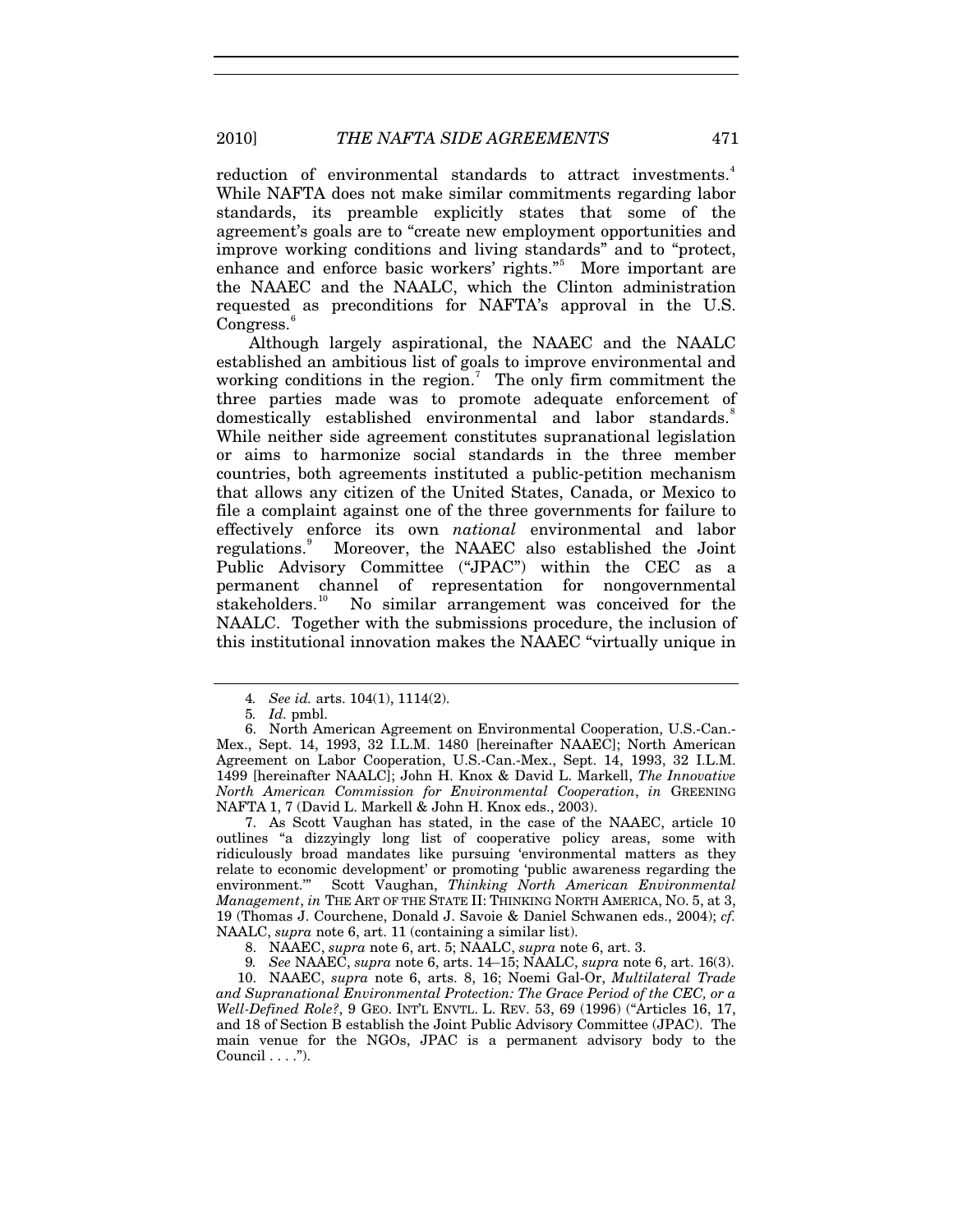international environmental law."<sup>[11](#page-3-0)</sup>

The NAAEC also granted the CEC Secretariat the power to act independently of member-state representatives (the Council of Ministers, composed of the three environmental ministers from the member states) in the administration of articles 14 and 15 (which lay out the citizens' petition process), thus introducing an element of "supranationalism" that is absent in the NAALC.<sup>[12](#page-3-1)</sup> In the latter, it is rather the National Administrative Offices ("NAOs") that have the mandate to receive citizens' complaints regarding another country's failure to enforce its domestic labor laws.<sup>[13](#page-3-2)</sup> The Secretariats of both the CEC and the CLC have responsibilities that are characteristic of such offices in any other international organization, including assisting the Council of Ministers, conducting research, and supporting cooperative activities.<sup>1</sup> Compared with the CEC Secretariat, however, the CLC Secretariat is much more limited in its functions and resources.<sup>[15](#page-3-4)</sup> Further, the research functions of the CLC Secretariat have been unduly constrained by the  $NAOs^{16}$  $NAOs^{16}$  $NAOs^{16}$  and by a reduction in staff size—from thirteen in 2004 to four in  $2007$ .<sup>1</sup>

Both side agreements introduce regulations establishing a process—albeit a tortuous one that has never been, and in all likelihood never will be, implemented—that ultimately can lead to the use of trade sanctions if "a persistent pattern" of nonenforcement of environmental or labor law is found.<sup>[18](#page-3-7)</sup> Trade

13*. See* NAALC, *supra* note 6, art. 16(3).

<span id="page-3-3"></span><span id="page-3-2"></span>14*. See* NAAEC, *supra* note 6, arts. 11–15; NAALC, *supra* note 6, arts. 13– 14.

<span id="page-3-4"></span>15*. Compare* NAAEC, *supra* note 6, arts. 11–15 (identifying expansive responsibilities), *with* NAALC, *supra* note 6, arts. 13–14 (identifying enumerated and more limited functions).

<span id="page-3-5"></span>16. A rich research agenda was set over the years by the Secretariat on labor markets, migrant workers, health and occupational safety, discrimination in the workplace, etc. Outside experts were commissioned to prepare most of the studies, while some were prepared by the Secretariat's research staff. The NAOs' constant objections to sections or information contained in the studies and their frequent demands to revise every study or report explain the limited number of published materials from the Secretariat. This observation is based on the author's personal experience as Research Director of the CLC from 2005 to 2007.

<span id="page-3-7"></span><span id="page-3-6"></span>17*. See* Comm'n for Labor Cooperation [CLC] Secretariat, *Four Year Report 2004–2007*, at 32–33 (Dec. 2009), *available at* http://www.naalc.org /UserFiles/File/AnnualReports/FinalAR04-07En.pdf.

18. NAAEC, *supra* note 6, art. 22(1); NAALC, *supra* note 6, art. 27(1).

<span id="page-3-0"></span><sup>11.</sup> John H. Knox, *Separated at Birth: The North American Agreements on Labor and the Environment*, 26 LOY. L.A. INT'L & COMP. L. REV. 359, 370 (2004).

<span id="page-3-1"></span><sup>12</sup>*. See* NAAEC, *supra* note 6, arts. 14–15; Gal-Or, *supra* note 10, at 54–55 ("The novelty of NAFTA+NAAEC is that, for the first time in the history of modern international trade agreements, such a treaty is linked to a regional, inter-governmental, supranational institution which monitors compliance with the environmental obligations to which the parties have bound themselves.").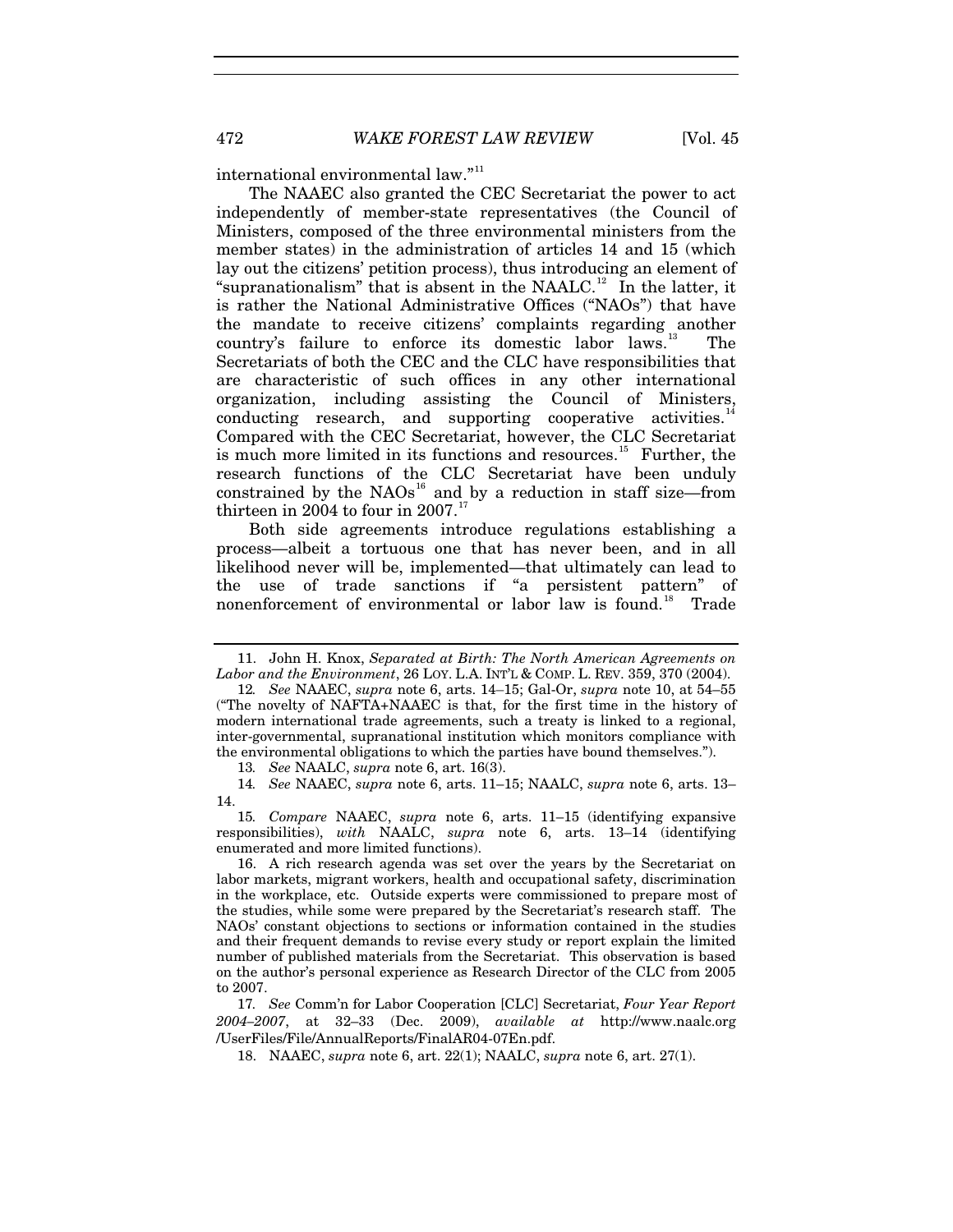sanctions, the "teeth" or "red meat" requested by anti-NAFTA groups, were the most controversial aspects of those agreements and the source of a political stalemate that has endured to this day. While such sanctions were seen as the only means by which environmental and labor groups could effectively impede the potential deterioration of environmental and labor standards in the region, they were perceived by the Mexican and Canadian governments as blunt protectionism.[19](#page-4-0)

Sixteen years after its implementation, there is no clear indication that NAFTA has led to any greater environmental degradation or worsened labor conditions.<sup>[20](#page-4-1)</sup> It is, however, apparent that the side agreements have contributed only marginally to improved environmental and labor conditions in the region and to more effective enforcement of environmental and labor legislation. What has become evident is that the "innovative" regulations of the NAFTA side agreements (the citizens' petition processes and the introduction of "teeth") have been a source of significant tension within the CEC and the CLC and among the governments of the three member countries. More specifically, the political stalemate over the use of trade sanctions as a mechanism for ensuring the effectiveness of the side agreements has diminished the roles that the CEC and CLC could have played as priority forums in the development of North American environmental and labor policies.

#### II. FAILURE BY DESIGN

The link between trade and environmental and labor concerns was at the center of a fundamental political and conceptual disagreement between the Mexican government and the interest groups (particularly from the United States) that rallied against NAFTA at the time of the treaty's negotiation. As the first FTA that the United States signed with a developing country, NAFTA was met by particularly fierce opposition from U.S. unions.<sup>[21](#page-4-2)</sup> Anti-

<span id="page-4-0"></span><sup>19</sup>*. See, e.g.*, Vaughn, *supra* note 7, at 8–9 ("Canadian NAFTA negotiator Gerald Wright has recalled that the US motivation for including trade sanctions was . . . to counter Ross Perot's 'giant sucking sound' claim . . . .").

<span id="page-4-1"></span><sup>20.</sup> The literature on NAFTA's effects on the environment and labor is vast. *See, e.g.*, GREENING THE AMERICAS (Carolyn L. Deere & Daniel C. Esty eds., 2002); GARY CLYDE HUFBAUER & JEFFREY J. SCHOTT, NAFTA REVISITED: ACHIEVEMENTS AND CHALLENGES 79–198 (2005); Vaughan, *supra* note 7. *See generally* KIMBERLY ANN ELLIOTT & RICHARD B. FREEMAN, CAN LABOR STANDARDS IMPROVE UNDER GLOBALIZATION? (2003) (examining the relationship between trade and labor around the globe).

<span id="page-4-2"></span><sup>21</sup>*. See* Lance A. Compa, *The First NAFTA Labor Cases: A New International Labor Rights Regime Takes Shape*, 3 U.S.-MEX. L.J. 159, 162 (1995). For a detailed account of the environmental and labor negotiations, see BARBARA HOGENBOOM, MEXICO AND THE NAFTA ENVIRONMENT DEBATE: THE TRANSNATIONAL POLITICS OF ECONOMIC INTEGRATION 111–250 (1998); HUFBAUER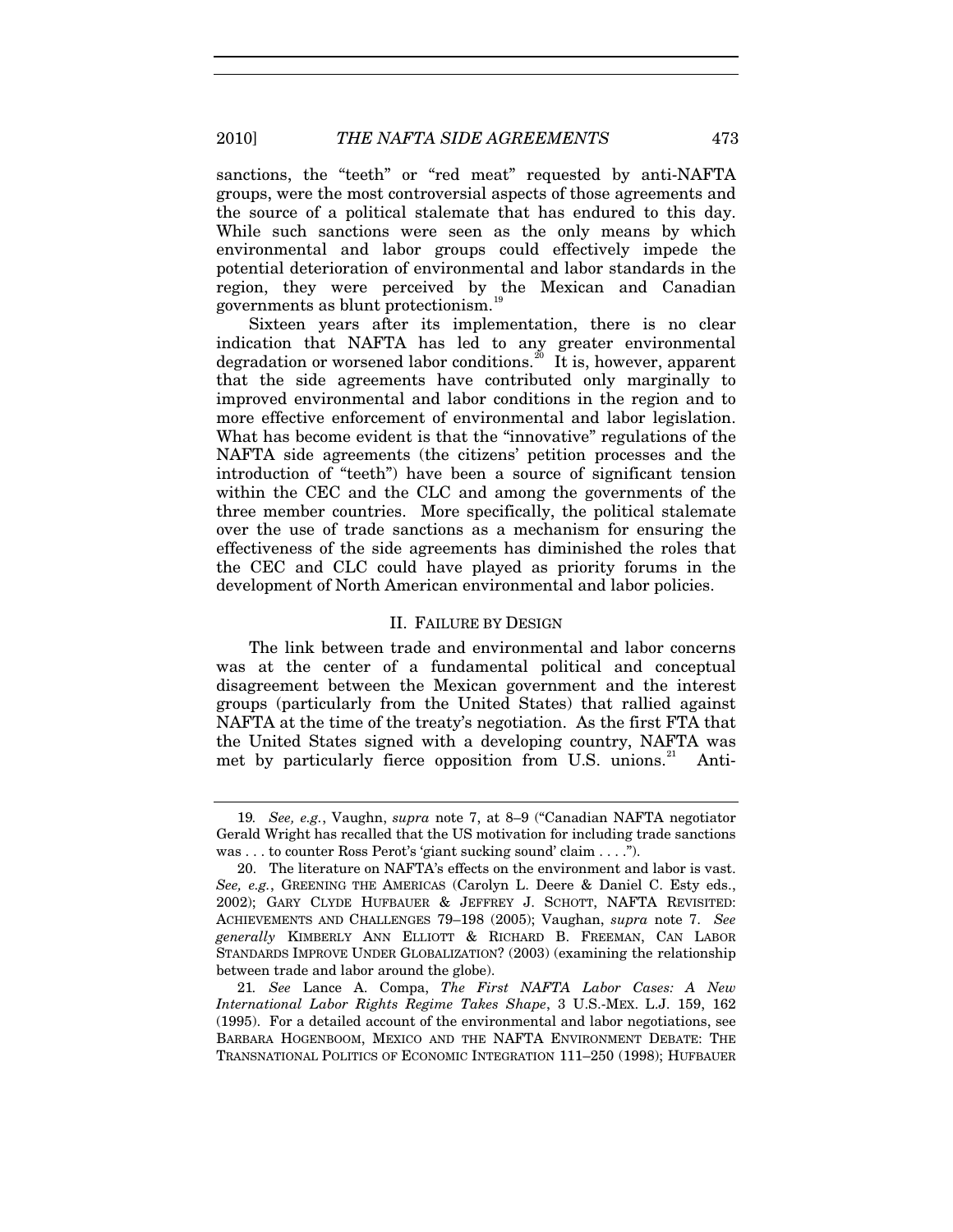NAFTA groups argued that, in the context of free trade, the failure to enforce environmental and labor laws could provide noncompliant parties with an illegitimate competitive advantage. These groups also had concerns about a "race to the bottom" regarding environmental laws. $22$  The Mexican government, which perceived these and similar arguments made by environmental nongovernmental organizations ("NGOs") as simply the result of protectionist interests, $^{23}$  $^{23}$  $^{23}$  accepted the side agreements as a sine qua non for the ratification of NAFTA by the U.S. Congress.<sup>24</sup> It did so, however, without acceding to all the interest groups' demands.

Thus the NAAEC and the NAALC are both permeated with a hybrid institutional framework that implicitly reflects two contradictory and irreconcilable paradigms: a confrontational or litigious approach, represented by trade sanctions and the citizens' petition process, and a more cooperative, intergovernmental approach, such as is typically found in other intergovernmental agreements. The side agreements' incipient "supranational aspects," particularly those embedded in the NAAEC, which center on the citizens' petitions and the limited role of the CEC Secretariat, as well as the potential use of trade sanctions, generated high expectations among North American interest groups that effective processes had been created to enforce domestic environmental laws.<sup>[25](#page-5-3)</sup> These expectations were incommensurate with the institutional and financial resources granted to the CEC and the CLC.

The political victories for both NAFTA supporters and opponents were thus pyrrhic. The confrontational focus was

24*. See* Alanis-Ortega & González-Lutzenkirchen, *supra* note 23, at 53–54.

<span id="page-5-3"></span><span id="page-5-2"></span>25. These high expectations even prevailed for the more limited provisions found in the NAALC. A statement in one Human Rights Watch report calling the NAALC "the most ambitious link between labor rights and trade ever implemented" illustrates this point well. Human Rights Watch, *Canada/Mexico/United States—Trading Away Rights: The Unfulfilled Promise of NAFTA's Labor Side Agreement*, at 1, Apr. 1, 2001, *available at* http://www.hrw.org/en/reports/2001/04/01/canadamexicounited-states-trading -away-rights-unfulfilled-promise.

<sup>&</sup>amp; SCHOTT, *supra* note 20, at 79–198; FREDERICK W. MAYER, INTERPRETING NAFTA: THE SCIENCE AND ART OF POLITICAL ANALYSIS (1998); Knox & Markell, *supra* note 6, at 3–9; Frederick W. Mayer, *Negotiating the NAFTA: Political Lessons for the FTAA*, *in* GREENING THE AMERICAS, *supra* note 20, at 97.

<sup>22</sup>*. See* Vaughan, *supra* note 7, at 6.

<span id="page-5-1"></span><span id="page-5-0"></span><sup>23</sup>*. See* Gustavo Alanis-Ortega & Ana Karina González-Lutzenkirchen, *No Room for the Environment: The NAFTA Negotiations and the Mexican Perspective on Trade and the Environment*, *in* GREENING THE AMERICAS, *supra*  note 20, at 41, 42–54. Mexico's experience in the tuna-dolphin dispute played a significant role in shaping its positions regarding the linkage of trade and the environment. Mónica Araya, *Mexico's NAFTA Trauma: Myth and Reality*, *in* Greening the Americas, *supra* note 20, at 61, 66.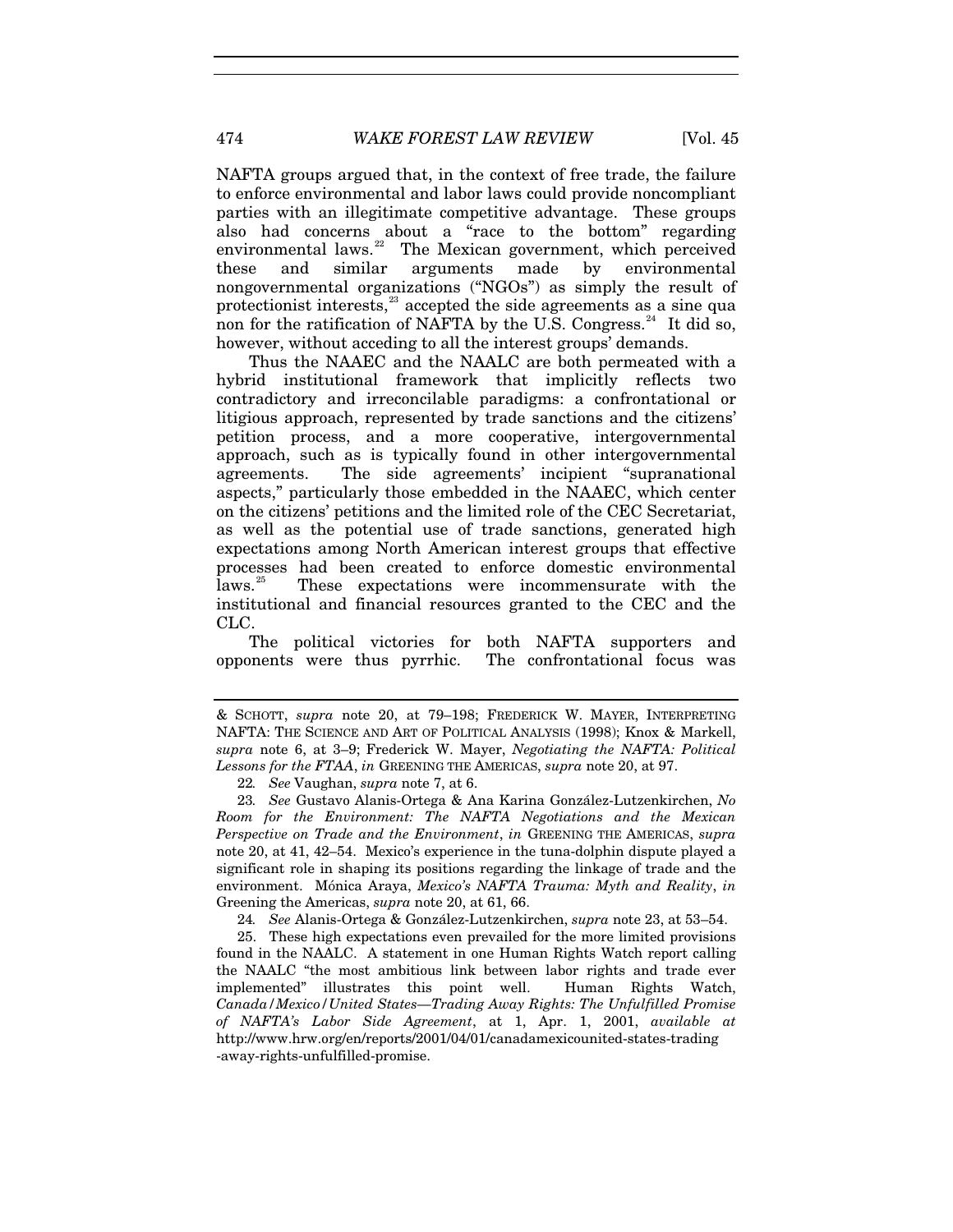intended to serve the interests of the NAFTA opponents, but the trade sanctions were a dead letter from birth. The disputeresolution mechanisms were designed to fail and have in fact proven too cumbersome to implement. In particular, the idea that sanctions and fines were "necessary to halt the highly remote chance of pollution havens from taking root underscores the extent to which politics overshadowed any policy logic around the final environmental deal that emerged from the tatters of the highly acrimonious trade negotiations."[26](#page-6-0) While sanctions are appropriate in the trade context, where compensation through sanctions is easily implemented, these policy instruments are alien to environmental agreements, where a more positive, cooperative approach to environmental management and capacity building is usually required.

The concessions made by the Mexican government over the side agreements were insufficient to garner the unions' and NGOs' support for the negotiated outcome. This was particularly true for the NAALC. As NAFTA experts Hufbauer and Schott argue, "Labor advocates did not favor NAFTA with or without a side agreement. . . . [O]rganized labor in the United States denounced the NAALC as inadequate" and the U.S. Congress's passage of NAFTA "was tarnished because critics were able to disrupt trade liberalization efforts for the rest of the 1990s by claiming that NAFTA had made inadequate progress on labor issues."<sup>[27](#page-6-1)</sup> Interest groups raised their concerns about the failure of the NAAEC and NAALC to defend domestic environmental and labor laws from challenges under NAFTA and the lack of avenues for public participation in NAFTA's dispute-resolution mechanisms.<sup>[28](#page-6-2)</sup> The cooperative aspects contained in the NAAEC and NAALC are far more promising than the dispute-resolution mechanisms that were introduced in these agreements to address common regional problems. And yet the cooperative agenda has been compromised by the strong emphasis that anti-NAFTA groups have placed on the litigious elements of the agreements as a precondition to their acceptance of deepening economic integration in North America.

# III. A LITIGIOUS APPROACH

#### *A. The North American Agreement on Environmental Cooperation*

Environmental NGOs won the adoption of articles 14 and 15 of the NAAEC, which allow any citizen from the three member states to initiate a process of investigation against one of the states for failure to effectively enforce environmental legislation.<sup>[29](#page-6-3)</sup>

<span id="page-6-0"></span><sup>26.</sup> Vaughan, *supra* note 7, at 9.

<span id="page-6-1"></span><sup>27.</sup> HUFBAUER & SCHOTT, *supra* note 20, at 122.

<span id="page-6-2"></span><sup>28</sup>*. See, e.g.*, Knox & Markell, *supra* note 6, at 9.

<span id="page-6-3"></span><sup>29.</sup> NAAEC, *supra* note 6, arts. 14–15.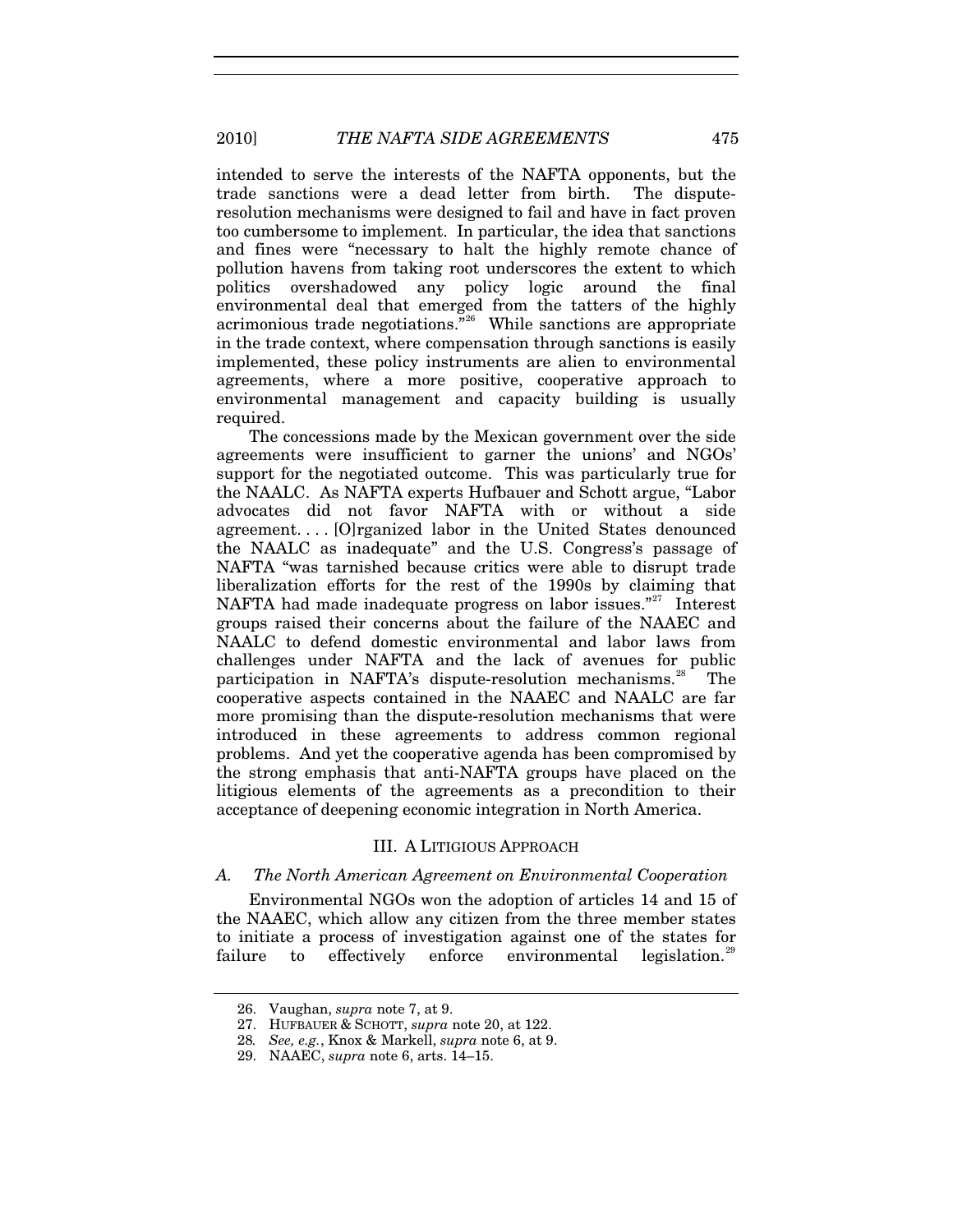Interestingly, when filing a citizens' petition there is no need to demonstrate a link with trade liberalization; the petition may relate merely to environmental law-enforcement issues in general.<sup>[30](#page-7-0)</sup> The petition is evaluated by the CEC Secretariat; if it meets certain criteria, a response is then solicited from the nation involved.<sup>[31](#page-7-1)</sup> If this response is not satisfactory, the Secretariat may recommend that the Council carry out an investigation, culminating in a factual record.<sup>[32](#page-7-2)</sup> If two of the Council's three members vote in favor of further investigation, the Secretariat creates a factual record.<sup>[33](#page-7-3)</sup> Another two-thirds vote from the Council is required for this record to be published. $34$ 

Few petitions submitted by citizens have received Council approval and thus reached the stage of investigation and subsequent drafting of factual records. As of the end of February 2010, sixteen of the seventy-three petitions submitted since 1994 have culminated in factual records.<sup>[35](#page-7-5)</sup> Three are in the process of investigation to compile a factual record, and ten more are still active.<sup>36</sup> Forty-two petitions have been dropped by the Secretariat Forty-two petitions have been dropped by the Secretariat or withdrawn by the petitioners themselves.<sup>[37](#page-7-7)</sup> Only two requests have been rejected outright by the Council in spite of the Secretariat's recommendations that factual records be prepared.<sup>[38](#page-7-8)</sup> The majority of petitions that have culminated in an investigation or are still active relate to cases of ineffective implementation of environmental law in Canada or Mexico—eight of these petitions correspond to Mexico, nine to Canada, and two to the United States.<sup>[39](#page-7-9)</sup> Although the submission process has had some positive outcomes in terms of prompting corrective government action, as in the *Cozumel* and *BC Logging* cases,<sup>[40](#page-7-10)</sup> given the low number of factual records developed today, "NAFTA citizens have come to the disappointing but realistic conclusion that a trip to the CEC will not generate enough policy payoff to justify the time and energy required."<sup>[41](#page-7-11)</sup>

As previously mentioned, the right of the CEC Secretariat to act independently to initiate the citizens' petition process is the principal element of "supranationalism" in the NAAEC and thus its

<sup>30</sup>*. See id.* art. 14(1).

<sup>31</sup>*. Id.* art. 14(1)–(3).

<sup>32</sup>*. Id.* art. 15(1).

<sup>33</sup>*. Id.* art. 15(2).

<sup>34</sup>*. Id.* art. 15(7).

<span id="page-7-9"></span><span id="page-7-8"></span><span id="page-7-7"></span><span id="page-7-6"></span><span id="page-7-5"></span><span id="page-7-4"></span><span id="page-7-3"></span><span id="page-7-2"></span><span id="page-7-1"></span><span id="page-7-0"></span><sup>35</sup>*. See* Comm'n for Envtl. Cooperation, Registry of Citizen Submissions, http://www.cec.org/Page.asp?PageID=751&SiteNodeID=250 (last visited Apr. 17, 2010) (providing hyperlinks that lead to information on each submission).

<sup>36</sup>*. See id.*

<sup>37</sup>*. See id.*

<sup>38</sup>*. See id.*

<sup>39</sup>*. See id.*

<span id="page-7-11"></span><span id="page-7-10"></span><sup>40.</sup> HUFBAUER & SCHOTT, *supra* note 20, at 162.

<sup>41</sup>*. Id.* at 179.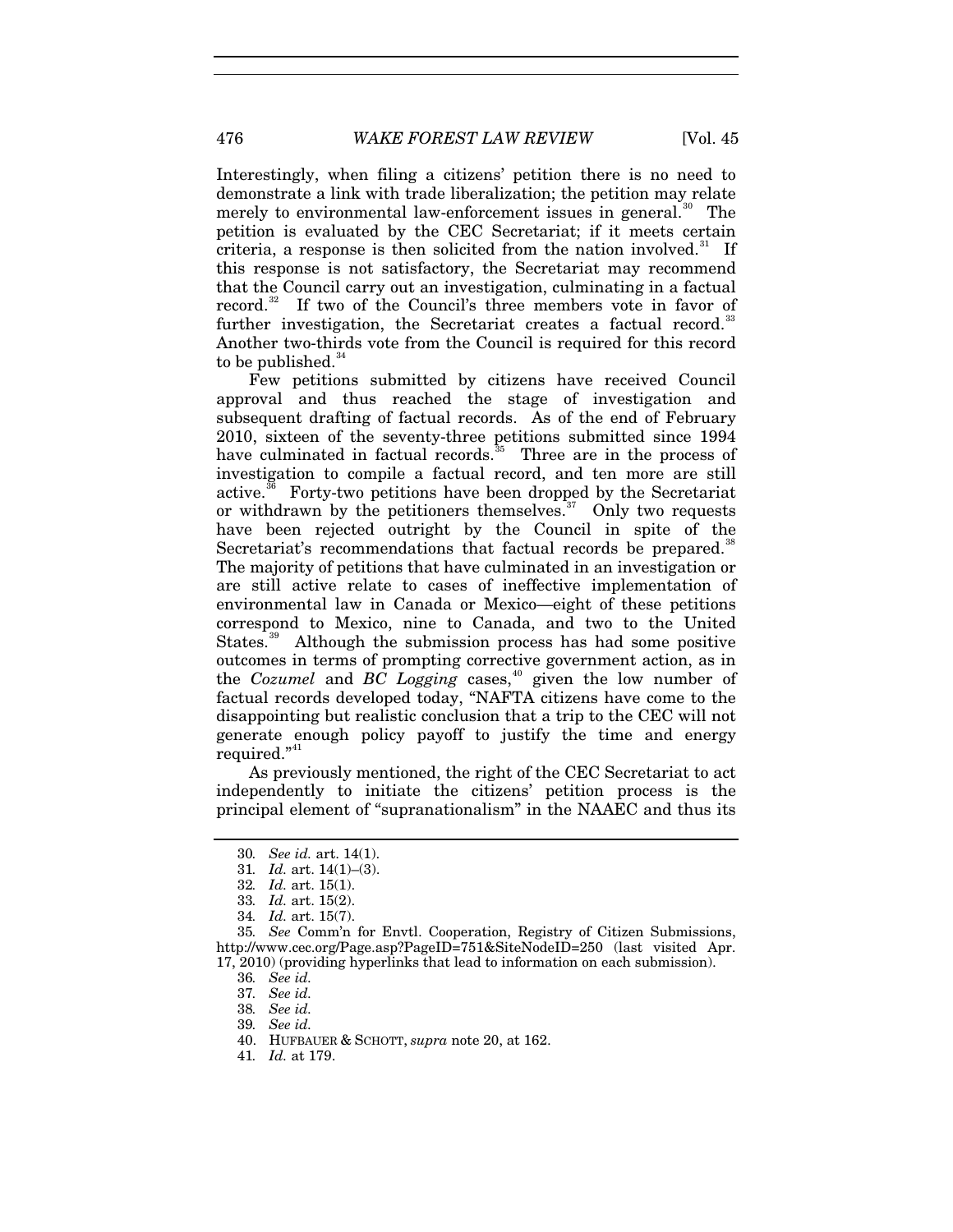most innovative institutional aspect. $42$  However, along with the power to review the information necessary to prepare a factual record, this power of independent initiation has been at the center of the conflict between the Secretariat and the Council since the creation of the CEC. It has also spawned tensions among members of the Council, as well as between Council members and the JPAC, which represents NGOs and other sectors of society (academia and industry) in the three countries.<sup>[43](#page-8-1)</sup> Since factual records are not binding, the process that leads to a factual record largely "aims at 'shaming' the accused government into correcting the implementation of its own domestic laws."<sup>[44](#page-8-2)</sup> The Council's reaction has been to repeatedly accuse the Secretariat of exceeding its authority in matters related to the citizens' petition process.<sup>[45](#page-8-3)</sup> At the same time, the Council has been criticized for attempting to amend official guidelines in order to control the process.<sup>[46](#page-8-4)</sup> As Scott Vaughan has stated,

With the sole exception of the 2002 meeting, every single annual council meeting of the [CEC] since the creation of the commission has been consumed by crises involving the scope of factual records prepared under article 14. These crises touch upon the independence of the secretariat in preparing factual records, as well as the kind of information that can be examined in the factual records themselves.<sup>4</sup>

Pressure brought by interest groups forced the Council to authorize the JPAC to open public hearings and then craft recommendations for improving the citizens' petition process.<sup>[48](#page-8-6)</sup> Although the Council was presented with the JPAC's recommendations in 2001 and again in 2002, the Council largely ignored them and repeatedly restricted the scope of the factual

<span id="page-8-0"></span><sup>42</sup>*. See supra* note 12 and accompanying text. In addition, "[a]rticle 13 authorizes the Secretariat to prepare a report on any matter within the scope of the annual program without Council authorization and a report on any other environmental matter related to the cooperative functions of the NAAEC unless the Council objects by a two-thirds vote." Knox & Markell, *supra* note 6, at 12; *see* NAAEC, *supra* note 6, art. 13(1).

<span id="page-8-1"></span><sup>43</sup>*. See* Richard Fisher, *Trade and Environment in the FTAA: Learning from the NAFTA*, *in* GREENING THE AMERICAS, *supra* note 20, at 183, 187.

<span id="page-8-2"></span><sup>44.</sup> Dimitris Stevis & Stephen Mumme, *Rules and Politics in International Integration: Environmental Regulation in NAFTA and the EU*, ENVTL. POL., Winter 2000, at 20, 29 (U.K.).

<span id="page-8-3"></span><sup>45</sup>*. See* Comm'n for Envtl. Cooperation [CEC], Ten-Year Review & Assessment Comm., *Ten Years of North American Environmental Cooperation*, at 45 (June 15, 2004) [hereinafter TRAC], *available at* http://www.cec.org/files/PDF//TRAC-Report2004\_en.pdf.

<sup>46</sup>*. See id.* at 44–46.

<sup>47.</sup> Vaughan, *supra* note 7, at 11.

<span id="page-8-6"></span><span id="page-8-5"></span><span id="page-8-4"></span><sup>48</sup>*. See* TRAC, *supra* note 45, at 44; ERIC DANNENMAIER, THE JPAC AT TEN 13 (2005), *available at* http://papers.ssrn.com/sol3/papers.cfm?abstract\_id =1078362.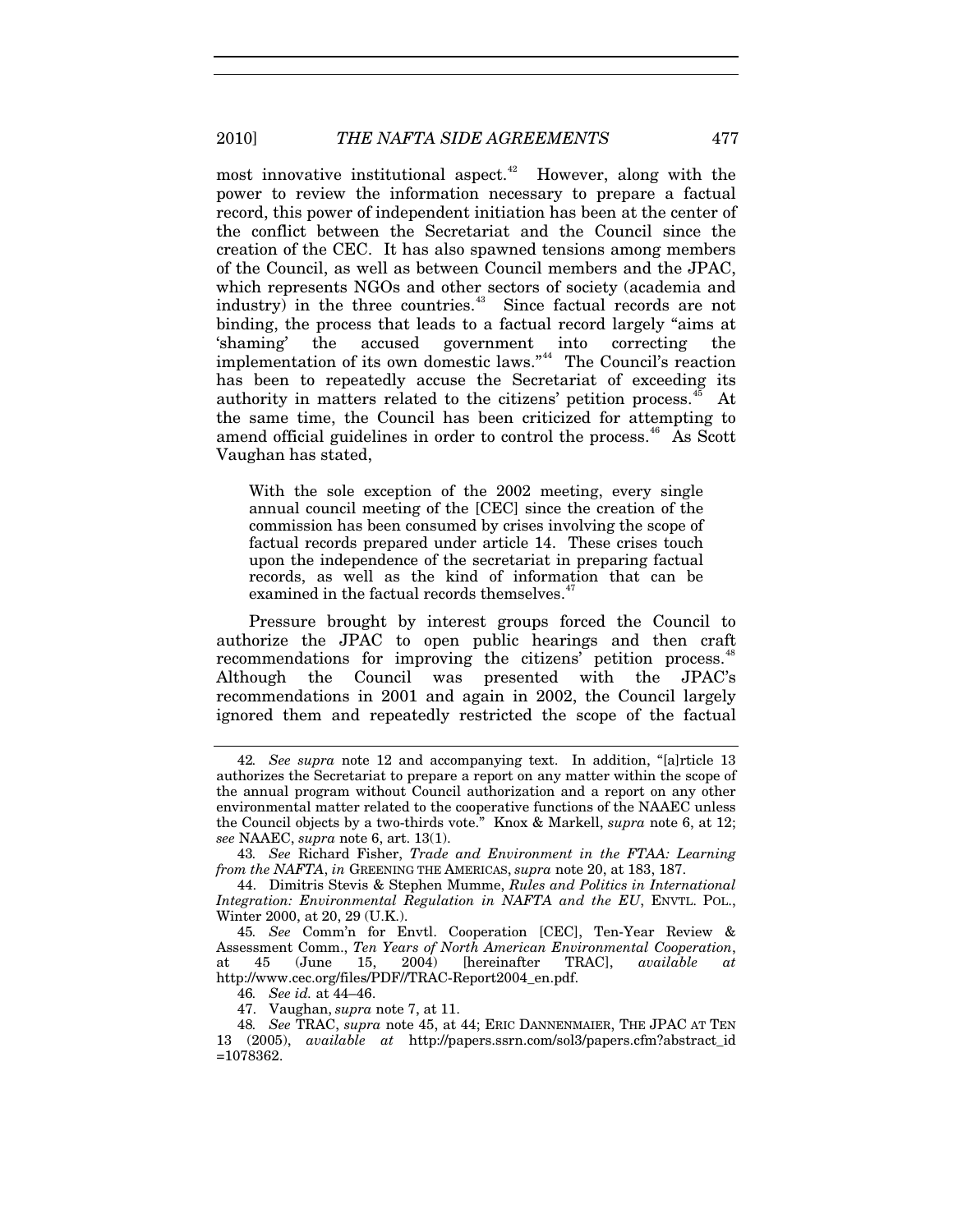records to be prepared by the Secretariat—where citizens' petitions alleged "a persistent pattern" of failure to enforce environmental legislation, the Secretariat was directed to investigate only specific instances.

The Council apparently took these actions because, although there is no formal link between the citizens' petition process and the commercial sanctions established in Part Five of the NAAEC,<sup>[50](#page-9-1)</sup> and although the Part Five provisions have never been employed (in large part because of the intrinsic complexity of the sanctions process), the possibility exists, even if it is remote, that trade sanctions could be invoked under the NAAEC.<sup>[51](#page-9-2)</sup> The mere potential for sanctions seems to be preventing the Council members, individually and collectively, from approving the filing of factual records.<sup>[52](#page-9-3)</sup>

Not surprisingly, some critics are calling for the annulment of these sanctions provisions. The Ten-Year Review and Assessment Committee of the CEC, in fact, recommended that the parties abstain from invoking this process for a decade.<sup>[53](#page-9-4)</sup> (Perhaps it is not coincidental that the vast majority of factual records produced by the CEC have been published since  $2000$ .)<sup>[54](#page-9-5)</sup>

There are two important additional limitations hindering the NAAEC's citizens' petition process.<sup>[55](#page-9-6)</sup> The first is the intrinsic conflict of interest within the Council itself, whose members must vote for the compiling and publication of factual records that are directed against the very governments the members represent.<sup>5</sup> The second constraint relates to the lack of any instrument mandating that governments correct the problems identified through the citizens' petition process.<sup>[57](#page-9-8)</sup> For this reason, since the establishment of the NAAEC, stakeholders have warned about the lack of teeth in the agreement, particularly in reference to articles

<span id="page-9-6"></span>55. Other criticisms of the environmental citizens' petition process are the unlimited amount of time allotted to review petitions and the lack of human and financial resources allocated to the process. Only three members of the Secretariat staff are responsible for attending to all the petitions submitted. The period needed to process a petition from beginning to end is very long—for six petitions discussed by Dr. Dorn, the average processing time was four years and five months. *See* Jonathan G. Dorn, *NAAEC Citizen Submissions Against Mexico: An Analysis of the Effectiveness of a Participatory Approach to Environmental Law Enforcement*, 20 GEO. INT'L ENVTL. L. REV. 129, 139 (2007).

<sup>49</sup>*. See* TRAC, *supra* note 45, at 44; DANNENMAIER, *supra* note 48, at 13–15.

<sup>50.</sup> NAAEC, *supra* note 6, arts. 22–36 (constituting Part Five).

<span id="page-9-3"></span><span id="page-9-2"></span><span id="page-9-1"></span><span id="page-9-0"></span><sup>51.</sup> For a discussion about the connections between article 14 and Part Five of the NAAEC, see Vaughan, *supra* note 7, at 11–12.

<sup>52</sup>*. See id.*

<sup>53.</sup> TRAC, *supra* note 45, at 55.

<span id="page-9-5"></span><span id="page-9-4"></span><sup>54</sup>*. See* Comm'n for Envtl. Cooperation, Factual Records, http://www.cec.org/Page.asp?PageID=924&SiteNodeID=543 (last visited Apr. 17, 2010) (providing hyperlinks that lead to information on each factual record).

<span id="page-9-8"></span><span id="page-9-7"></span><sup>56</sup>*. See id.* at 141–42.

<sup>57</sup>*. See id.* at 140–41.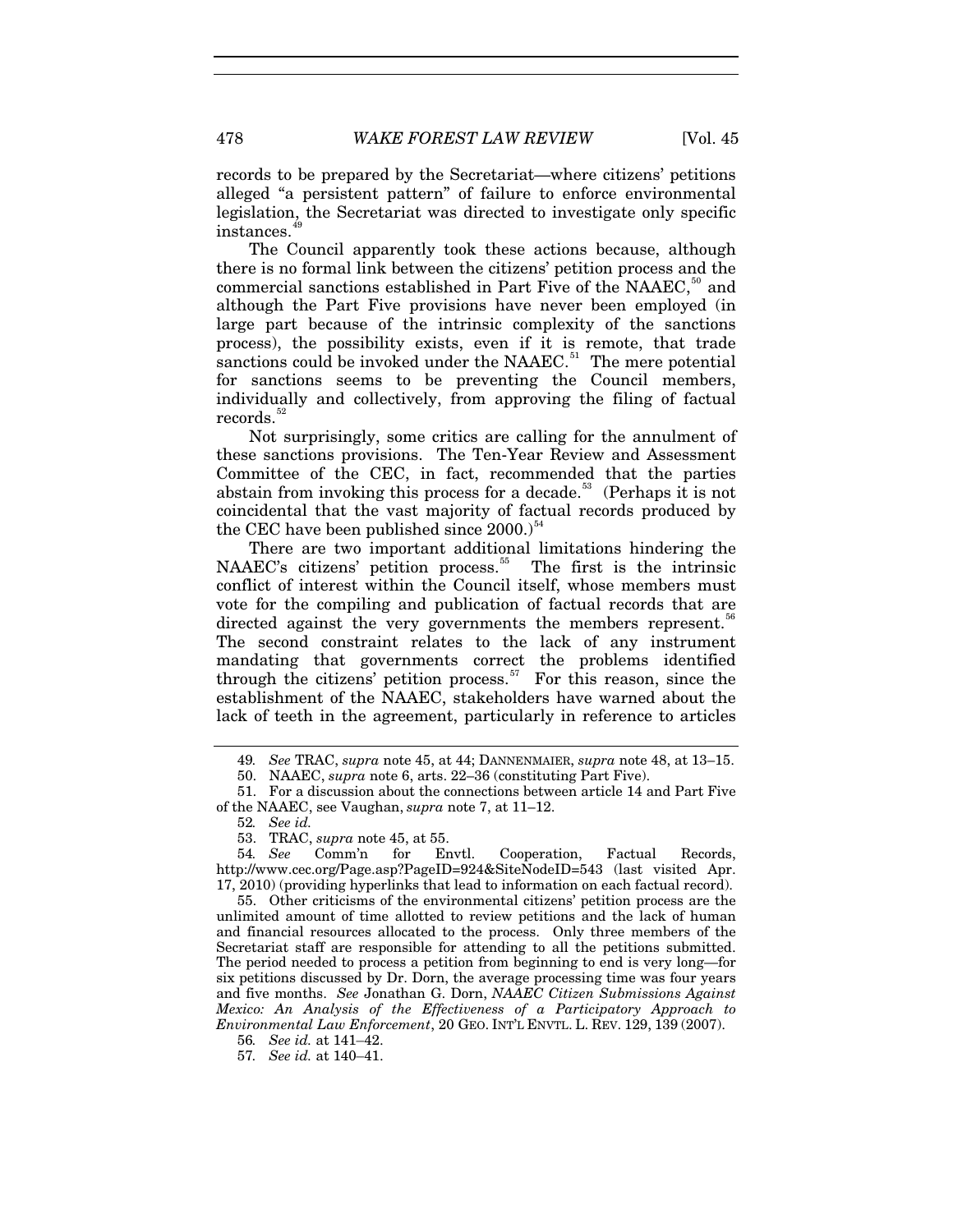2010] *THE NAFTA SIDE AGREEMENTS* 479

14 and 15.[58](#page-10-0) The petition process makes use of the power of transparency in the form of open display, "embarrassing" those countries that fail to comply with their own legislation; this is done to pressure governments to face and respond to their omissions or environmental violations.<sup>5</sup>

#### *B. The North American Agreement on Labor Cooperation*

The original NAALC proposal "contemplated the creation of an independent secretariat with the power to investigate citizens' complaints and with remedies" that included trade sanctions for nonenforcement of labor laws, but both the U.S. business community and the governments of Mexico and Canada voiced strong opposition to ceding authority in labor issues to a "supranational" institution.<sup>90</sup> In particular, the Mexican government resisted any enforcement mechanism "that could be used to restrict trade or compromise Mexican sovereignty" through the review of domestic labor laws.<sup>[61](#page-10-3)</sup> At the same time, "U.S. business and even some labor groups were uneasy with the idea of a powerful international labor institution" for North America.<sup>[62](#page-10-4)</sup>

The NAOs, which are located within the Department of Labor of each country, became responsible for the citizens' complaints. $\degree$ Enforcement questions were handled bilaterally, which confirmed the suspicion that the side agreements primarily sought to monitor Mexico: "Between the United States and Mexico, fines and suspension of trade benefits are the potential enforcement mechanisms. Trade sanctions do not apply to Canada, and Canadian courts will impose fines (if at all).<sup>"[64](#page-10-6)</sup> In addition, any party to the NAALC "may request ministerial consultations with another party regarding any matter within the scope of the agreement. . . . One NAO can initiate consultations with [another NAO] regarding labor law, labor law administration, and labor-market conditions."<sup>[65](#page-10-7)</sup>

Mirroring the NAAEC, "part five [of the NAALC] provides a

<span id="page-10-4"></span>62. HUFBAUER & SCHOTT, *supra* note 20, at 122; *see* MAYER, *supra* note 21, at 181–82.

<span id="page-10-7"></span><span id="page-10-6"></span><span id="page-10-5"></span>63. HUFBAUER & SCHOTT, *supra* note 20, at 122. *See generally* NAALC, *supra* note 6, arts. 15–16 (establishing the NAOs).

64. HUFBAUER & SCHOTT, *supra* note 20, at 122.

65*. Id.* at 125.

<sup>58</sup>*. See, e.g.*, HUFBAUER & SCHOTT, *supra* note 20, at 162, 178.

<span id="page-10-1"></span><span id="page-10-0"></span><sup>59.</sup> In 2004, in the "Puebla Declaration," the Council agreed to explore ways to improve this process, but little progress has been made since then. *See* CEC Council, *Puebla Declaration*, para. 13, C/04-00/SR/01/Final/Annex F (June 23, 2004), *available at* http://www.cec.org/Storage/26/1756\_Session\_04-00\_of \_Alternate\_Representatives.pdf.

<span id="page-10-2"></span><sup>60.</sup> HUFBAUER & SCHOTT, *supra* note 20, at 121–22; *see* MAYER, *supra* note 21, at 181–82, 185.

<span id="page-10-3"></span><sup>61.</sup> HUFBAUER & SCHOTT, *supra* note 20, at 121–22; *see* MAYER, *supra* note 21, at 185.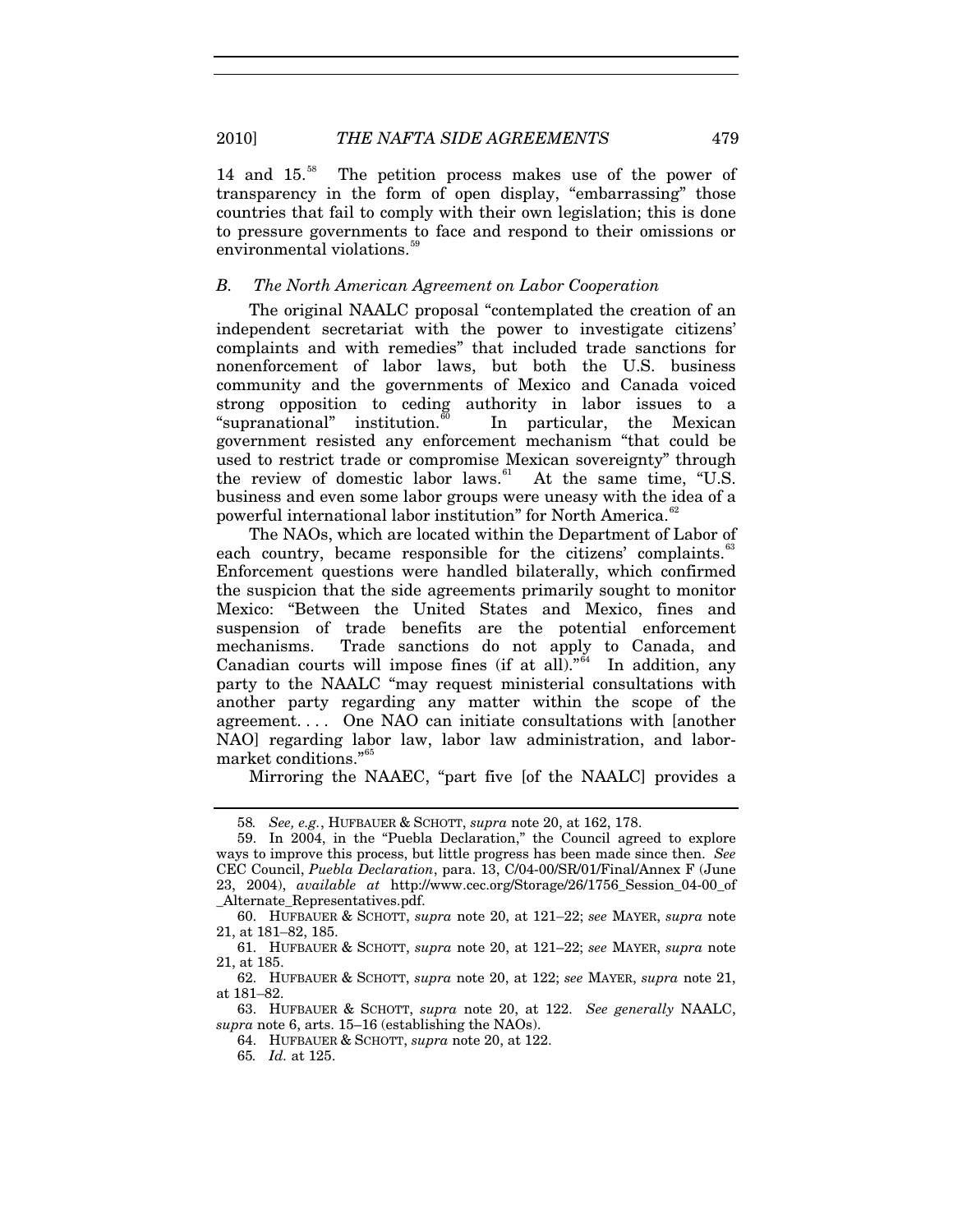mechanism for resolution of disputes over 'persistent' nonenforcement of select labor standards. The side agreement identifies [eleven] labor principles and divides them into three tiers," with remedies for nonenforcement differing for each of these tiers.<sup>66</sup> As Dr. Dombois and his colleagues have argued. the As Dr. Dombois and his colleagues have argued, the majority of labor standards are protected only by weak remedies that do not involve any penalty for nonenforcement.<sup>[67](#page-11-1)</sup> The first three labor principles of the NAALC—freedom of association, the right to collective bargaining, and the right to strike—are protected only by NAO review and ministerial oversight.<sup>[68](#page-11-2)</sup> These are the only mechanisms that have been utilized in response to the thirty-five citizens' petitions that have been filed under the NAALC.<sup>6</sup>

The intermediate level of protection involves the Evaluation Committee of Experts ("ECE"), a panel of nongovernmental experts convened to make a recommendation. The ECE was conceived to deal with five labor principles: the prohibition of forced labor, equal pay for equal work, nondiscrimination in employment, workers' compensation in case of injury or illness, and the protection of migrant workers.<sup>[70](#page-11-4)</sup> The only NAALC remedy with "teeth" is the dispute-resolution procedure, which applies to minimum-wage, child-labor, and occupational-safety-and-health standards. Under this procedure, a panel of experts is given the authority to establish an action plan to remedy violations, as well as the power to levy fines and even invoke a loss of tariff preferences if the proposed action plan is not implemented. $7$ 

The use of the citizens' petition mechanism under the NAALC has been limited, even when measured against the number of petitions filed under the NAAEC. As expected, Mexico has been the

<span id="page-11-0"></span><sup>66</sup>*. Id.* at 123; *see* NAALC, *supra* note 6, arts. 27–41 (constituting Part Five); *id.* Annex 1 (identifying the eleven labor principles).

<span id="page-11-1"></span><sup>67</sup>*. See* Rainer Dombois, Erhard Hornberger & Jens Winter, *Transnational Labor Regulation in the NAFTA—a Problem of Institutional Design? The Case of the North American Agreement on Labor Cooperation Between the USA, Mexico and Canada*, 19 INT'L J. COMP. LABOUR L. & INDUS. REL. 421, 423–24, 428 (2003) (Neth.).

<span id="page-11-2"></span><sup>68</sup>*. See id.* at 428; *see also* NAALC, *supra* note 6, arts. 21–22 (discussing NAO and ministerial consultations); *id.* art. 49(1) (defining "technical labor standards" to include all but the first three labor principles and thus excluding them from the next level of protection).

<span id="page-11-3"></span><sup>69</sup>*. See* Ruth Buchanan & Rusby Chaparro, *International Institutions and Transnational Advocacy: The Case of the North American Agreement on Labor Cooperation*, 13 UCLA J. INT'L L. & FOREIGN AFF. 129, 146 & n.51 (2008). *See generally id.* at 145–51 (providing a detailed account of the petitions).

<span id="page-11-4"></span><sup>70</sup>*. See* NAALC, *supra* note 6, arts. 23–26 (establishing and explaining the ECE); *id.* arts.  $27(1)$ ,  $49(1)$  (effectively focusing the ECE mechanism on the five labor principles listed by excluding other principles from this process while permitting others to proceed to the final tier); Dombois, Hornberger & Winter, *supra* note 67, at 428.

<span id="page-11-5"></span><sup>71</sup>*. See* NAALC, *supra* note 6, arts. 27–41 & Annexes 39, 41A–41B; Dombois, Hornberger & Winter, *supra* note 67, at 428.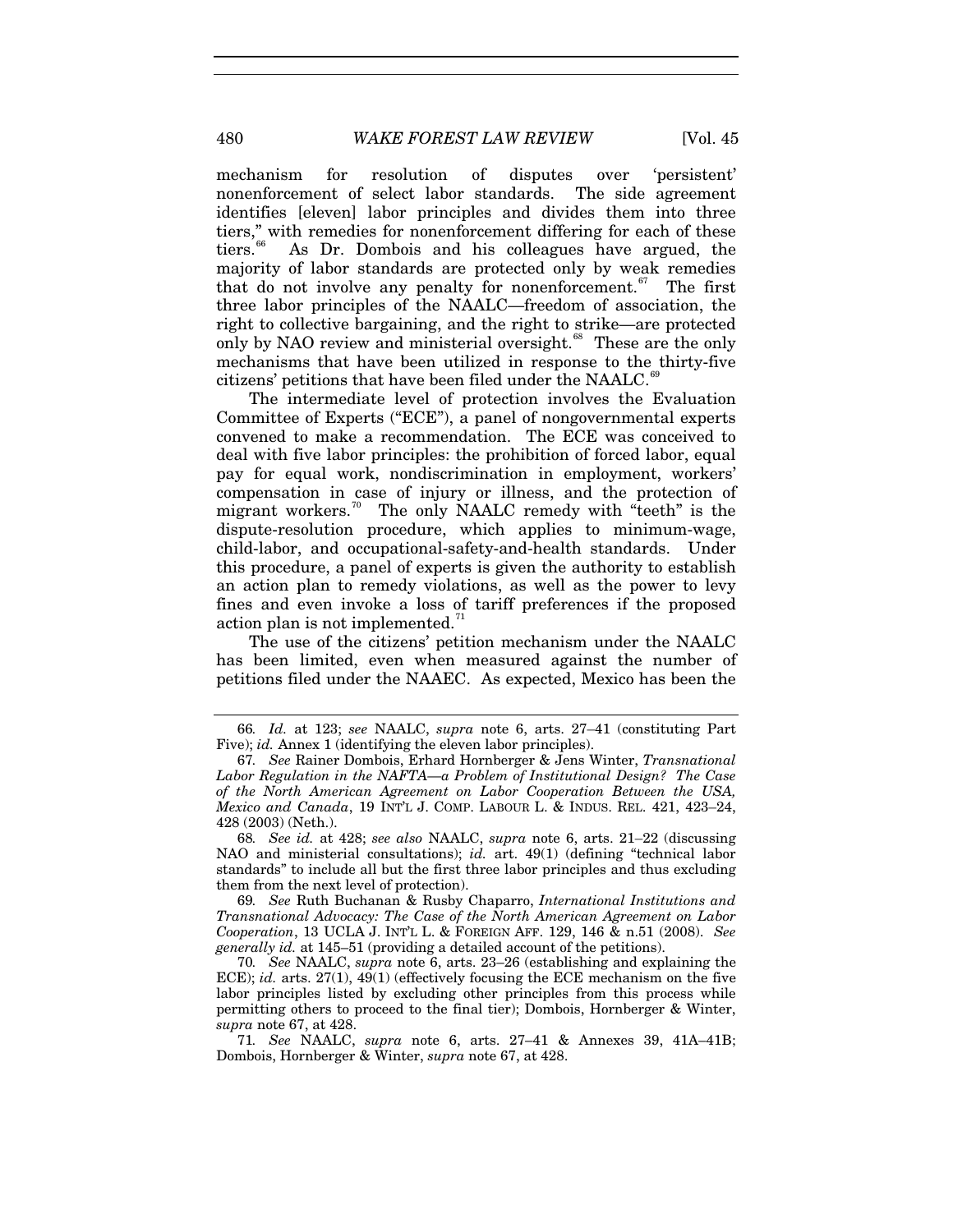target of the majority of the citizens' petitions filed: twenty-two petitions have been filed against it since 1994, compared to eleven petitions filed against the United States and only two filed against Canada.<sup>72</sup> Twenty-five of the citizens' petitions—a majority— Twenty-five of the citizens' petitions—a majority invoked "'enabling' rights," which "relat[e] to collective bargaining, freedom of association, and the rights to strike.<sup>"[73](#page-12-1)</sup> Twelve of these framed freedom of association "as a unique claim . . . while the other thirteen included the protection of freedom of association as a claim connected to rights such as to occupational health, non-gender based discrimination, minimal employment standards, child labor prevention, or collective bargaining  $\dots$  and strike."<sup>[74](#page-12-2)</sup>

Initially, "labor advocates saw the [NAALC] as a vehicle for highlighting the suppression of independent unions in Mexico and the poor conditions in *maquiladoras* owned by U.S. firms."[75](#page-12-3) Only a few of these early complaints reached the ministerial-consultation stage, where they resulted in "commitments . . . to implement educational activities involving public seminars, forums, conferences, expert's reports, meetings, and exchange of information regarding national legislation."<sup>6</sup> Some petitions have achieved more significant results. One example was the case of a crossnational advocacy coalition that challenged the use of pregnancy tests for new female employees in some *maquiladoras*. The citizens' petition procedure of NAALC was instrumental in ending this practice.<sup>[77](#page-12-5)</sup> As Professor Teague has argued, however, "[N]<sup>o</sup> systemic change has been triggered to labour market governance in Mexico due to NAALC related activity. The main impact has been the 'shaming' of some companies with labour practices that would not be considered distinguished."[78](#page-12-6)

By the late 1990s, more sophisticated activist networks filed complaints involving occupational health, discrimination, and safety—areas to which the remedies beyond ministerial consultations potentially applied.<sup>7</sup>

These submissions involved more discrete "protective" rights and the institutional response was more welcoming. . . . Ministerial consultations were held in these cases and led to compromises in terms of educational programs on occupational health, safety in the work place, environment, migrant

78*. Id.*

<sup>72.</sup> Buchanan & Chaparro, *supra* note 69, at 146.

<sup>73</sup>*. Id.* at 147.

<sup>74</sup>*. Id.* at 147–48.

<sup>75</sup>*. Id.* at 148.

<sup>76</sup>*. Id.*

<span id="page-12-7"></span><span id="page-12-6"></span><span id="page-12-5"></span><span id="page-12-4"></span><span id="page-12-3"></span><span id="page-12-2"></span><span id="page-12-1"></span><span id="page-12-0"></span><sup>77</sup>*. See* Paul Teague, *Labour-Standard Setting and Regional Trading Blocs: Lesson Drawing from the NAFTA Experience*, 25 EMP. REL. 428, 436 (2003) (U.K.).

<sup>79.</sup> Buchanan & Chaparro, *supra* note 69, at 148.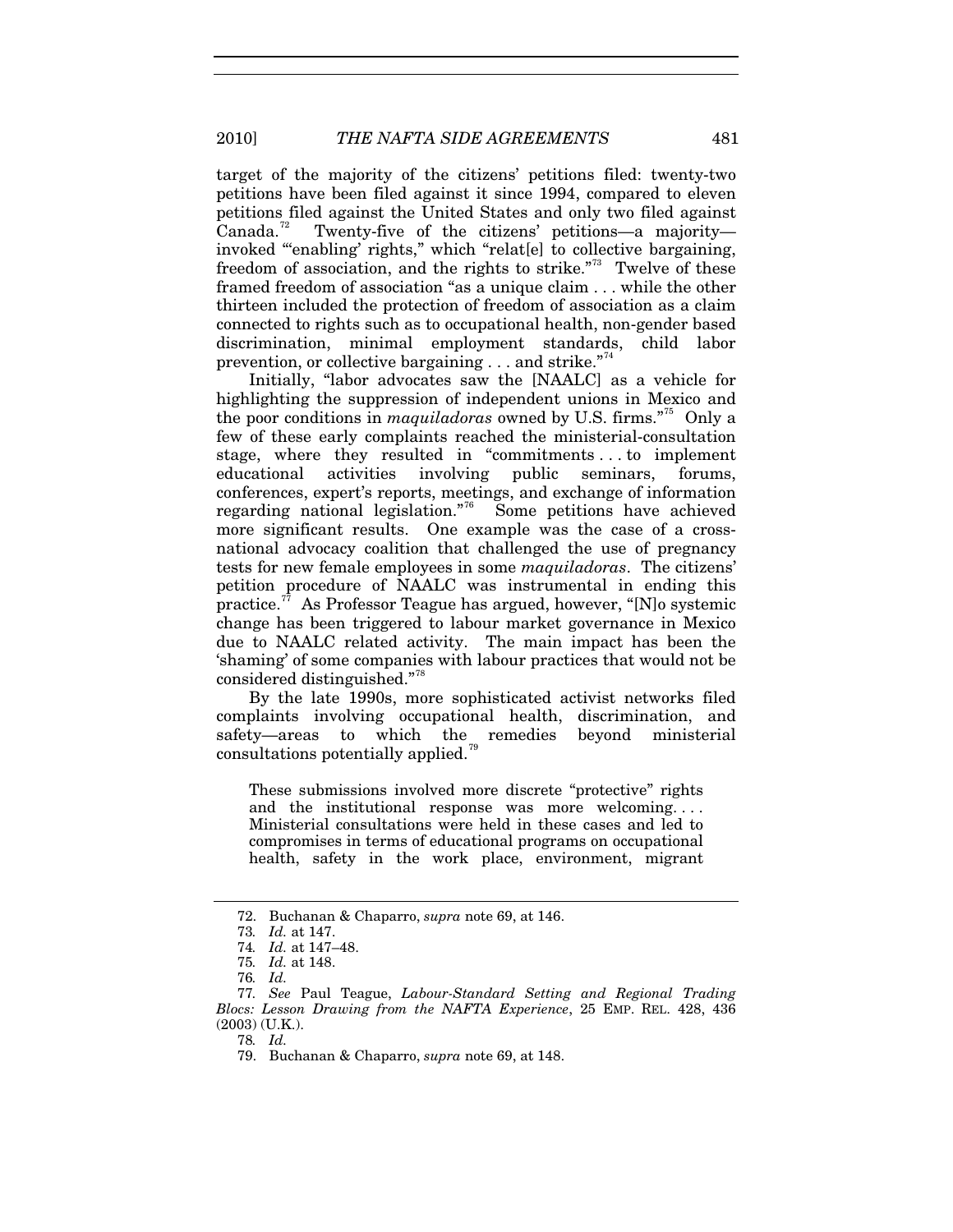workers' rights, and exchange of information among the three offices.

More recent submissions have challenged "structural deficiencies in labormarket governance" and have involved participation by broader networks of interest groups (one recent petition was signed by fifty-five complainants). $81^{\circ}$  $81^{\circ}$  The submissions, which dealt with, for example, state-government employees and migrant workers in the United States or Mexico's effort to reform its labor law, started to "demand interpretation of local laws through the lens of international labor standards," thus aiming "to broaden the scope of the NAALC, which . . . is meant to only promote the enforcement of domestic laws."<sup>[82](#page-13-2)</sup> In all of these "submissions the institutional response has been slow and convoluted."<sup>[83](#page-13-3)</sup>

Much criticism of the NAALC has focused on the institutional and procedural shortcomings of the agreement, particularly the small likelihood of sanctions. But the argument that the NAALC is a "'toothless' instrument" is too conveniently simplistic for a number of reasons, as Professor Dombois and his colleagues have contended. $84$  First, the NAALC does not have even the incipient elements of supranationalism found in the NAAEC, as the NAALC preserves national sovereignty via the NAOs. The NAOs, which have the power to investigate labor-law issues within other NAFTA states, are embedded in national institutions.<sup>[85](#page-13-5)</sup> Furthermore, they have virtually no political incentive to take the process of public submissions to its ultimate consequence: trade disputes.<sup>[86](#page-13-6)</sup>

A more significant problem is the NAALC's bias toward an adversarial approach, which is heavily influenced by the United States' industrial-relations model. $87$  While many complainants perceive the citizens' petition process as a "quasi-juridical instrument with accountable results," it is actually a political instrument often used to "supplement . . . other routes, basically legal proceedings at [the] national level, political channels and publicity campaigns, in order to put additional political pressure on . . . governments by internationalising national labour disputes."<sup>88</sup> As in the case of the NAAEC, the petition process too often serves merely to embarrass governments that fail to comply

<sup>80</sup>*. Id.* at 148–49.

<sup>81</sup>*. Id.* at 149, 151.

<sup>82</sup>*. Id.* at 149–50.

<sup>83</sup>*. Id.* at 150.

<sup>84.</sup> Dombois, Hornberger & Winter, *supra* note 67, at 425.

<span id="page-13-8"></span><span id="page-13-7"></span><span id="page-13-6"></span><span id="page-13-5"></span><span id="page-13-4"></span><span id="page-13-3"></span><span id="page-13-2"></span><span id="page-13-1"></span><span id="page-13-0"></span><sup>85</sup>*. See* NAALC, *supra* note 6, arts. 15–16, 21; HUFBAUER & SCHOTT, *supra* note 20, at 122. The NAOs can also set their own operational rules, thus creating an additional level of complexity for those filing a citizens' petition. *See* NAALC, *supra* note 6, art. 16(3).

<sup>86</sup>*. See* HUFBAUER & SCHOTT, *supra* note 20, at 122.

<sup>87</sup>*. See* Dombois, Hornberger & Winter, *supra* note 67, at 438.

<sup>88</sup>*. Id.* at 433–34.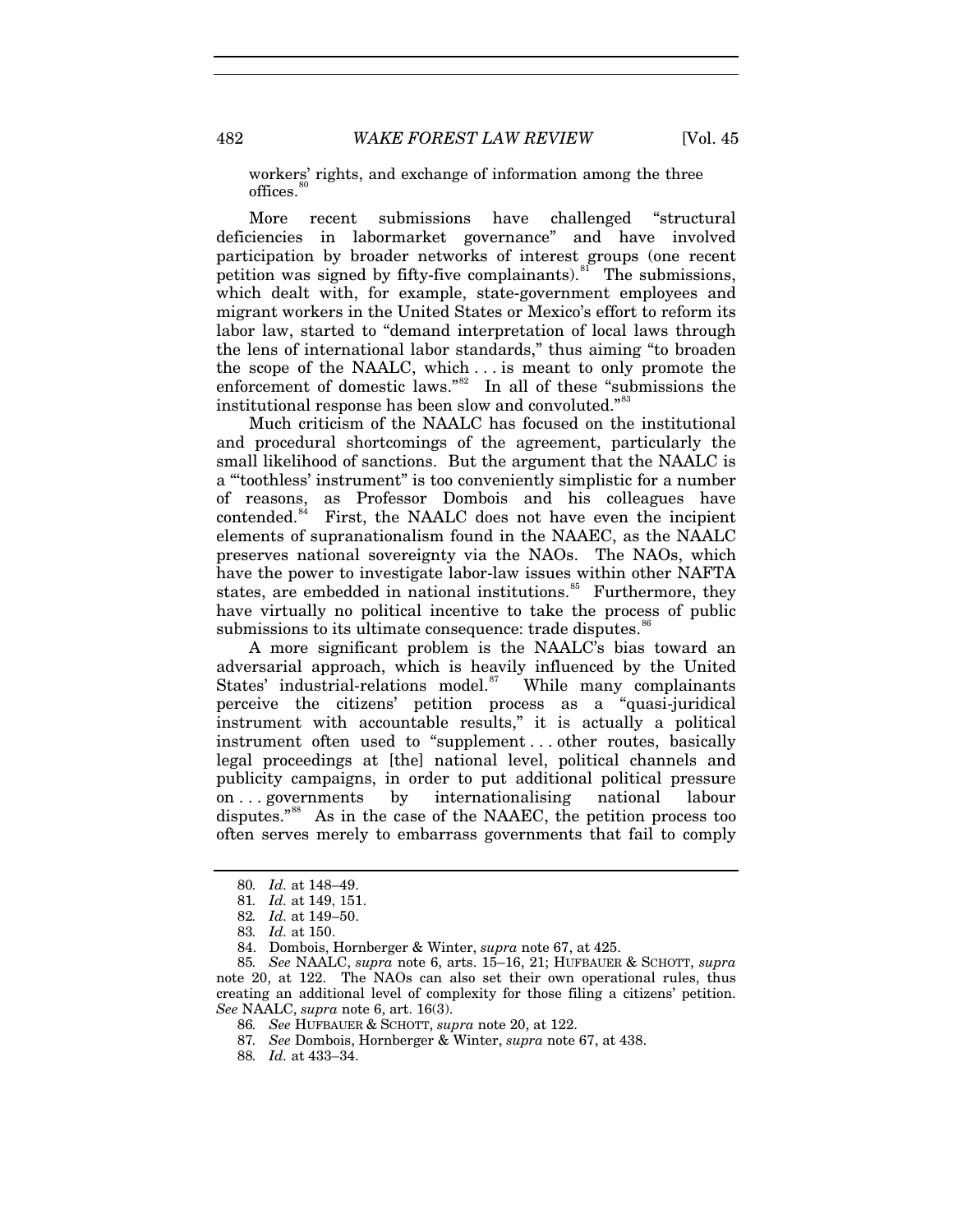with their own legislation. $\frac{89}{10}$  $\frac{89}{10}$  $\frac{89}{10}$  Also, since public communications are generally submitted to an NAO of a different country from where the alleged violation is taking place, disputes become internationalized and provoke resistance from the accused government, which "will seek to refute complaints of breaches of labor principles in its territory or deny responsibility for them."<sup>[90](#page-14-1)</sup> As in the case of the NAAEC, member states' concerns about the potential negative consequences of public submissions on trading relations have effectively precluded recourse to the "harder" aspects of the agreement.<sup>9</sup>

The adversarial nature of the NAALC perhaps also explains the tensions that exist within the organization, the lack of political engagement of the North American labor ministers in the CLC's affairs, and the dominant role that the NAOs have played overall. The Secretariat pursued a relatively active research agenda in the early years of the agreement's implementation, but this has subsided recently, falling victim to the more dominant role that the NAOs have come to play. The ministers have indeed met only a few times since the NAALC was adopted, and they have signed only nine ministerial-consultation agreements since 1994.<sup>[92](#page-14-3)</sup>

Third, none of the parties to the NAALC, least of all the United States, are prepared to accept an international regulatory body with powers to enforce changes in their national labor laws. Paradoxically, and in stark contrast with environmental law, there is a body of international law that protects core labor principles. A set of such principles is already accepted around the world. In 1995, the United Nations World Summit on Social Development in Copenhagen delineated four categories of core labor principles and rights: freedom of association and collective bargaining, the elimination of forced labor, the elimination of child labor, and the elimination of discrimination with respect to employment and occupation.[93](#page-14-4) These core international labor standards, which were

<span id="page-14-4"></span>93. Erika de Wet, *Governance Through Promotion and Persuasion: The 1998 ILO Declaration on Fundamental Principles and Rights at Work*, 9 GERMAN L.J. 1429, 1435 (2008) (F.R.G.), http://www.germanlawjournal.com

<sup>89</sup>*. See id.*

<sup>90</sup>*. Id.* at 432, 438.

<sup>91</sup>*. See id.* at 430–32.

<span id="page-14-3"></span><span id="page-14-2"></span><span id="page-14-1"></span><span id="page-14-0"></span><sup>92.</sup> For information on the Secretariat's research activity and on meetings of the CLC Council of Ministers, see NAALC, Annual Reports, http://new.naalc.org/index.cfm?page=292 (last visited Apr. 17, 2010) (providing hyperlinks to the CLC annual reports). Between 1994 and 2007, the ministers met only seven times. *See id.* For details on the nine ministerial-consultation agreements, see NAALC, Summary of Activity Related to Public Communications, http://new.naalc.org/public\_communications/summary\_of \_activity.htm (last visited Apr. 17, 2010) (providing hyperlinks to descriptions of each public communication and its result). Regarding the dominance of the NAOs over the Secretariat, see Buchanan & Chaparro, *supra* note 69, at 135; *supra* note 16.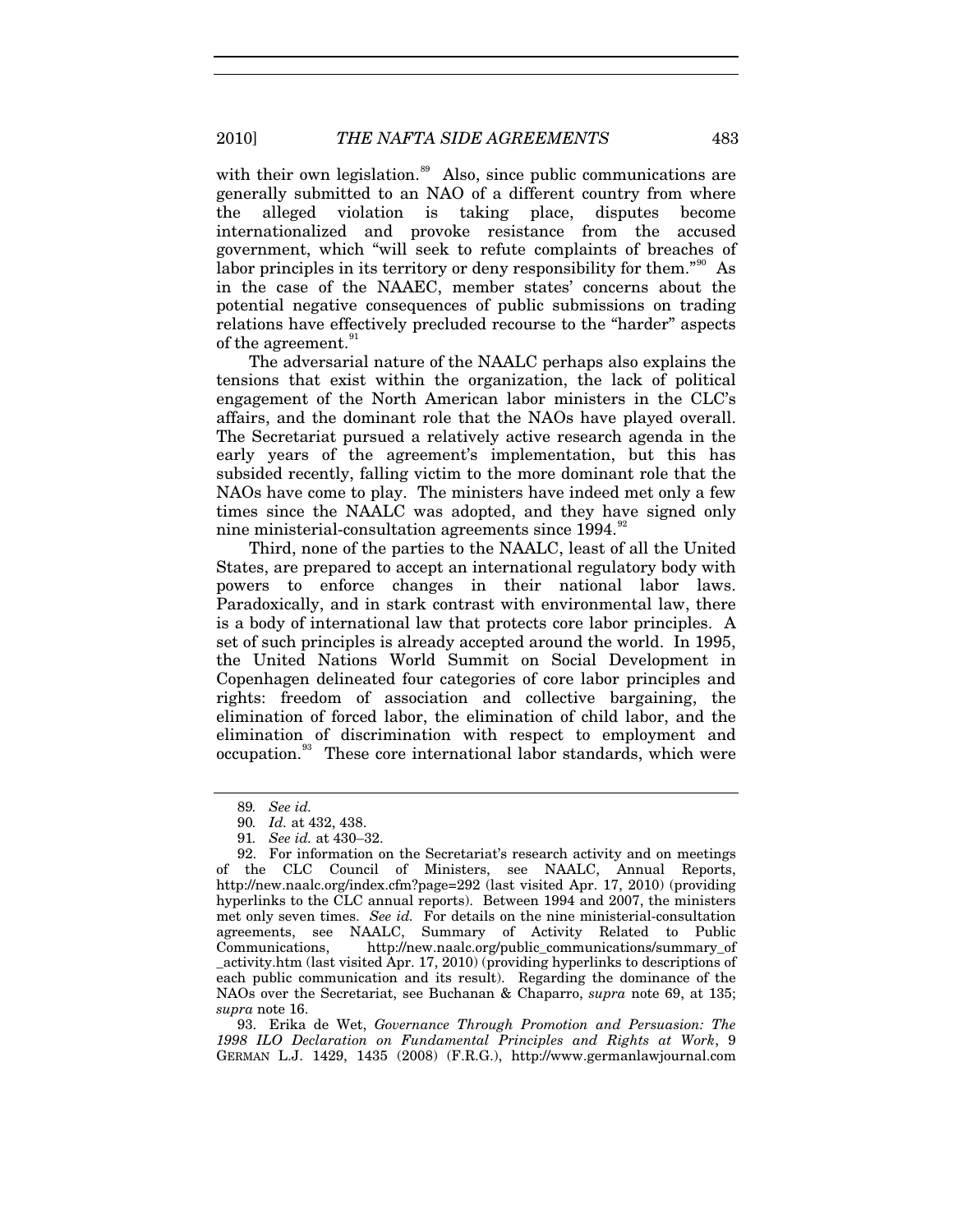enshrined in the International Labour Organization's (ILO) *Declaration on Fundamental Principles and Rights at Work*, are globally accepted as such.<sup>[94](#page-15-0)</sup> Historically, the responsibility to monitor labor standards internationally has fallen on the ILO, which has adopted 188 conventions to cover a wide range of labor rights.<sup>[95](#page-15-1)</sup>

As ILO members, all three NAFTA countries adhere to the *ILO Declaration*—the benchmark against which actions in other countries are evaluated.<sup>[96](#page-15-2)</sup> The United States, however, has signed only two of the eight core ILO conventions, while Mexico and Canada have signed six and five, respectively (as of  $2002$ ). Although Mexico is generally perceived to be reluctant to enforce the NAALC labor principles, the United States may not be strongly interested in such enforcement either. Although the NAALC principles are "less detailed and specific" than the principles outlined in the ILO conventions, the latter could be used to define the former and could "subject a number of U.S. labor laws to challenge."[98](#page-15-4)

Well before NAFTA, the United States already required countries that were beneficiaries of preferential access to the U.S. market to take measures protecting "internationally recognized worker rights.<sup>"[99](#page-15-5)</sup> This was true of preferential market-access laws enacted in the 1970s and 1980s, such as the Generalized System of

<span id="page-15-1"></span>95*. See* Michael A. Cabin, Note, *Labor Rights in the Peru Agreement: Can Vague Principles Yield Concrete Change?*, 109 COLUM. L. REV. 1047, 1064–65, 1065 n.121 (2009).

<span id="page-15-2"></span>96*. See* Philip Alston, *'Core Labor Standards' and the Transformation of the International Labour Rights Regime*, 15 EUR. J. INT'L L. 457, 458–59 (2004) (Italy); Ruben J. Garcia, *Labor's Fragile Freedom of Association Post-9/11*, 8 U. PA. J. LAB. & EMP. L. 283, 344 (2006).

<span id="page-15-3"></span>97*. See* Kimberly Ann Elliott, *Labor Standards and the Free Trade Area of the Americas* 10 & tbl.3 (Inst. for Int'l Econ., Working Paper No. 03-7, 2003), *available at* http://www.iie.com/publications/wp/03-7.pdf. The two core *available at* http://www.iie.com/publications/wp/03-7.pdf. conventions ratified by the United States are "conventions 105 (on the abolition of forced labor) and 182 (on the worst forms of child labor)." *Id.* at 10. By contrast, the "average" country in the Western Hemisphere has ratified fortyfour of the ILO's 188 conventions and seven of the eight core conventions. *Id.*

<span id="page-15-5"></span><span id="page-15-4"></span>98*. See* BOLLE, *supra* note 2, at 6 (discussing an analogous effect). A similar argument was made by the U.S. Council for International Business, the U.S. affiliate of the International Chamber of Commerce. *See id.* at 5. *See generally id.* at 3–4 (containing a comparative analysis of labor and enforcement provisions in NAFTA and other FTAs signed by the United States).

99*. Id.* at 2 (emphasis omitted).

<sup>/</sup>index.php?pageID=11&artID=1027; *see* World Summit for Social Dev., Copenhagen, Den., Mar. 6–12, 1995, *Report of the World Summit for Social Development*, ch. I, Annex II, para. 54(b), U.N. Doc. A/CONF.166/9 (Apr. 19, 1995).

<span id="page-15-0"></span><sup>94.</sup> Int'l Labour Org. [ILO], *ILO Declaration on Fundamental Principles and Rights at Work*, para. 2 (June 18, 1998), *reprinted in* 37 I.L.M. 1233. For a discussion regarding the global acceptance of these core labor standards, see ELLIOTT & FREEMAN, *supra* note 20, at 11–14.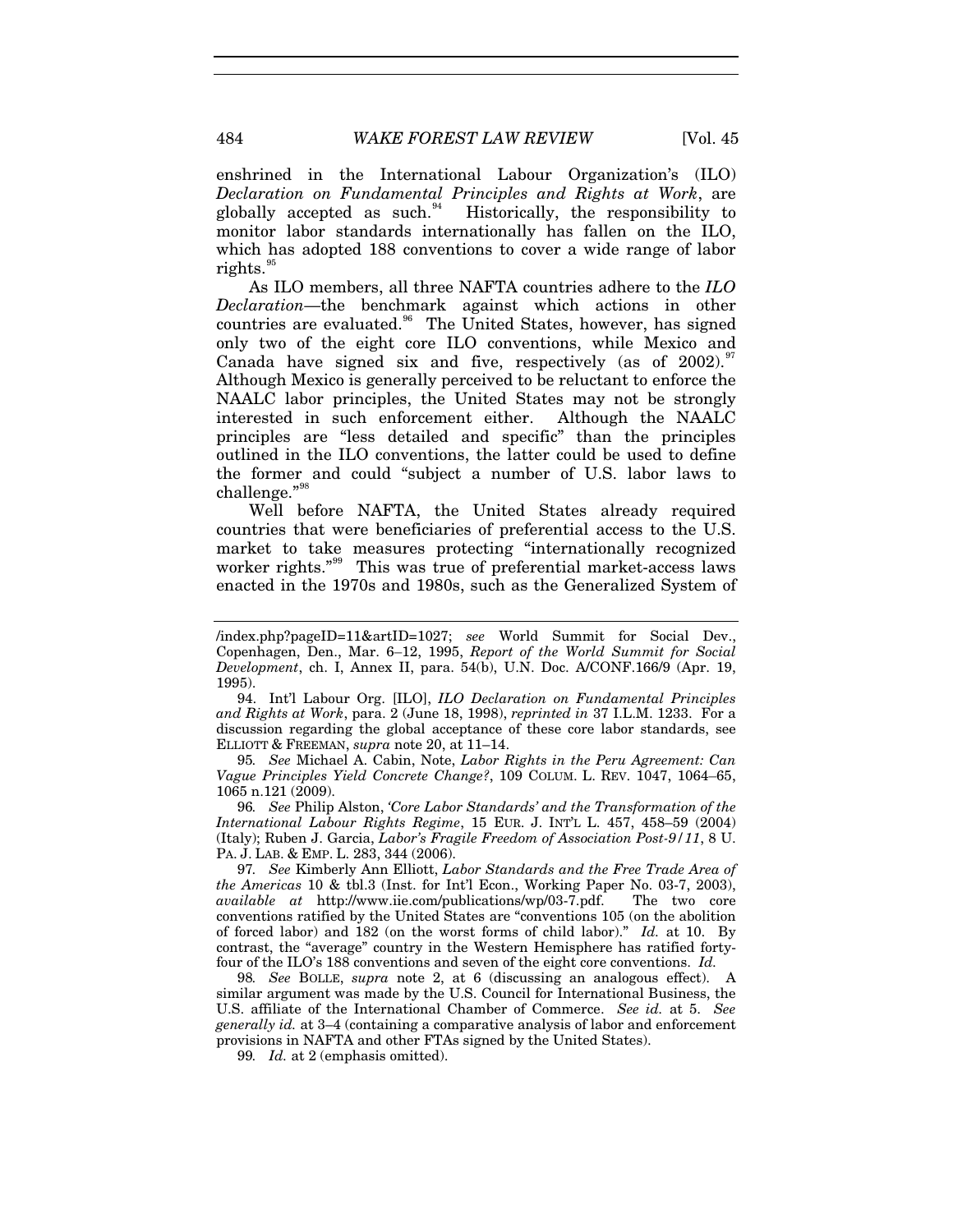Preferences and the Caribbean Basin Initiative.<sup>[100](#page-16-0)</sup> But the controversy that emerged when the United States proposed the introduction of labor standards into the North American trade regime has focused on "whether implementation and enforcement of global labor standards should be explicitly linked to trade  $a$ greements."<sup>[101](#page-16-1)</sup> More specifically, the discussion has centered on what the institutional mechanisms for monitoring and implementing these rights should be. Since the inclusion of labor provisions in the NAFTA labor side agreement, the United States has progressively introduced more stringent labor requirements in FTAs signed with other countries.<sup>[102](#page-16-2)</sup> One problem with this approach is that such standards are considered eminently domestic issues that are unrelated to trade. Also, there is a broad range of ways that these standards may be implemented from nation to nation, in contrast to rules that are more consistently applied around the world. The question remains, then, whether the objectives sought by U.S. labor organizations—to improve compliance with labor standards through fully enforceable commitments in trade agreements—have been or can be achieved.

As Kimberly Ann Elliott and Professor Richard B. Freeman have argued, the evidence so far on the effectiveness of sanctions demonstrates "that trade measures could be designed to contribute to improved compliance with labor standards *in discrete situations* while also guarding against protectionist abuse."<sup>[103](#page-16-3)</sup> They concluded, however, that the ILO, not the World Trade Organization or the FTAs, should have the principal role in promoting and enforcing international labor standards generally.<sup>[104](#page-16-4)</sup> Furthermore, the absence in the U.S. bilateral FTAs of a requirement that national laws "be consistent with . . . core labor standards as defined by the ILO" has undermined the progress made toward achieving an international consensus on key labor standards. $10$ 

Most significantly, while U.S. unions want to contain the globalization forces unleashed by free trade, they also oppose the adoption of international standards and prefer to maintain their domestic prerogatives. According to Professor Teague, "the strong domestic orientation of organised labour has contributed to the under-testing of the consultation and dispute resolution machinery of NAALC. Thus compounding the undoubted cumbersome and

<sup>100</sup>*. Id.*

<sup>101.</sup> Elliott, *supra* note 97, at 2.

<span id="page-16-2"></span><span id="page-16-1"></span><span id="page-16-0"></span><sup>102.</sup> For a detailed discussion of how the United States modified the NAFTA model for the FTAs negotiated over the last sixteen years, see BOLLE, *supra* note 2, at 2–4.

<span id="page-16-3"></span><sup>103.</sup> Elliott, *supra* note 97, at 2 (emphasis added) (citing ELLIOTT & FREEMAN, *supra* note 20, at 73–92).

<span id="page-16-5"></span><span id="page-16-4"></span><sup>104</sup>*. See* ELLIOTT & FREEMAN, *supra* note 19, at 89–92; Elliott, *supra* note 97, at 2.

<sup>105.</sup> Elliott, *supra* note 97, at 15.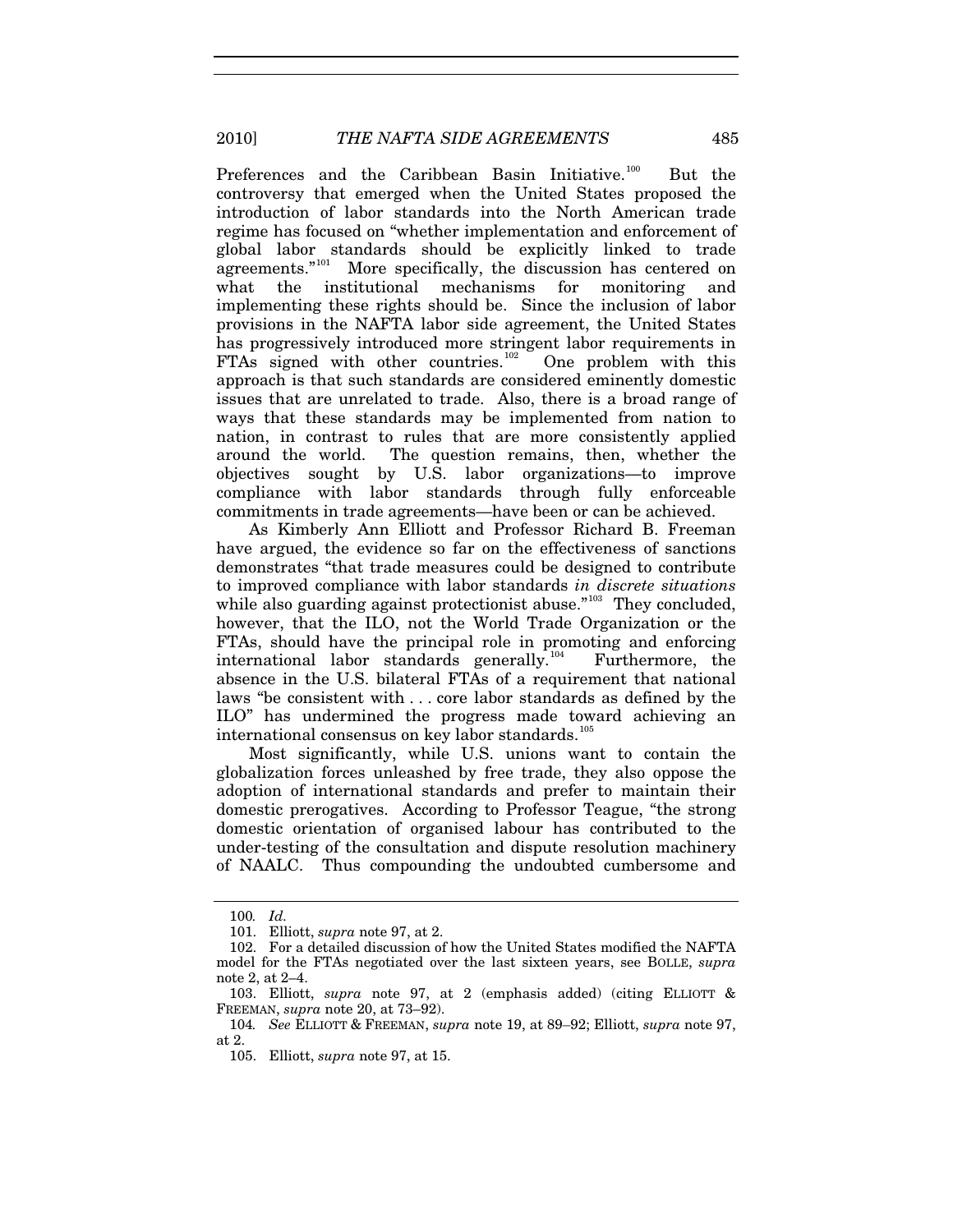486 *WAKE FOREST LAW REVIEW* [Vol. 45

convoluted procedures of NAALC is a process of self-blockage on the part of organised labour."<sup>[106](#page-17-0)</sup> Indeed, it is shocking to recognize the low level of involvement of unions that "carry considerable political weight in their own countries and could give the NAALC . . . [the] legitimacy and effectiveness" that it has thus far lacked.<sup>[107](#page-17-1)</sup> One reason for this is the corporatist nature of the Mexican labor-union organizations, which are frequently the target of complaints against Mexico.<sup>[108](#page-17-2)</sup> Large North American unions, such as the Canadian Labor Congress and the AFL-CIO, have continued to criticize the NAALC "as 'toothless' and ineffectual."<sup>[109](#page-17-3)</sup> As one set of authors has concluded, "[T]he organisation in the USA best placed to give the NAALC real political 'clout' is not involved at all in the NAALC regime."<sup>[110](#page-17-4)</sup> Not surprisingly, the citizens' petition process "has been tested mostly by small trade unions or labour rights activist groups that have a strong 'international' dimension."[111](#page-17-5)

### IV. LOOKING TOWARD THE FUTURE

While the CEC and the CLC were given very limited resources and powers for monitoring the national enforcement of environmental and labor standards, the very existence of administrative and judicial enforcement procedures has had a preemptive effect on the willingness of the three NAFTA countries to use the institutional structures that materialized to advance a cooperative agenda that would clearly favor their individual and collective interests.

Even viewed through the trade/environment prism, and despite the issues it does not address, the range and creativity of the tools the NAAEC brings to bear on the pollution haven problem are remarkable. But the NAAEC is not only, or even primarily, an agreement on "trade and the environment." Its greater importance may be that it is the first regional environmental organization in North America, with broad mandates to address almost any environmental issue arising

<sup>106.</sup> Teague, *supra* note 77, at 443.

<sup>107.</sup> Dombois, Hornberger & Winter, *supra* note 67, at 432.

<sup>108</sup>*. See id.* at 432–33.

<sup>109</sup>*. Id.* at 433.

<span id="page-17-4"></span><span id="page-17-3"></span><span id="page-17-2"></span><span id="page-17-1"></span><span id="page-17-0"></span><sup>110</sup>*. Id.* A number of studies have praised the formation of transnational alliances between labor organizations as an unintended consequence of the citizens' petition process of the NAALC. *See, e.g.*, Tamara Kay, *Labor Transnationalism and Global Governance: The Impact of NAFTA on Transnational Labor Relationships in North America*, 111 AM. J. SOC. 715, 743– 44 (2005). But most studies accept that such collaboration among organized labor in the three NAFTA countries has not taken place in the context of the NAALC. *See, e.g.*, Ian Thomas MacDonald, *NAFTA and the Emergence of Continental Labor Cooperation*, 33 AM. REV. CANADIAN STUD. 173, 184 (2003).

<span id="page-17-5"></span><sup>111.</sup> Teague, *supra* note 77, at 442.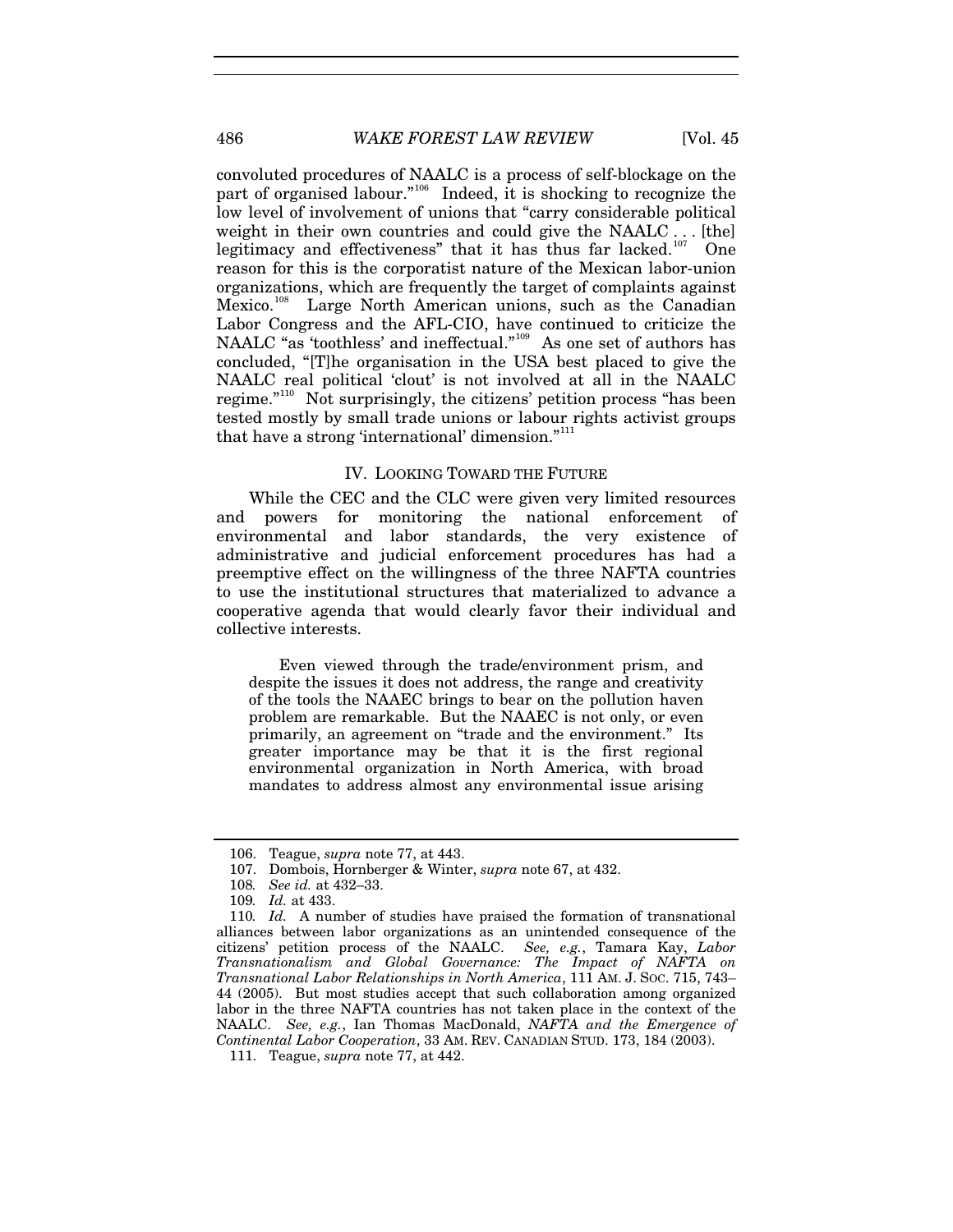anywhere on the continent.<sup>[112](#page-18-0)</sup>

The most visible successes of the NAAEC are not those related to the resolution of disputes, but rather those linked to the cooperative aspects of the CEC's work program, as revealed by periodic reviews carried out by the CEC. Many analysts have praised the innovative features of the NAAEC, noting that it has promoted transparency and the involvement of civil-society groups<sup>[113](#page-18-1)</sup> and pointing out its achievements in Mexico, where the CEC made vital contributions to the creation of a national pollutant release and transfer registry and to bans on substances like DDT and chlordane.<sup>[114](#page-18-2)</sup> The CEC has been a helpful source of research and analysis, as well as a relevant forum; it has developed programs of cooperation around themes of common concern, including threats to air quality and to biodiversity.<sup>[115](#page-18-3)</sup> The CEC has encouraged transparency and citizen participation not only through citizens' petitions and the JPAC, but also through the promotion of open ministerial meetings and innumerable seminars, workshops, and conferences on environmental themes.<sup>[116](#page-18-4)</sup> The CEC has contributed to the development of environmental-protection capabilities in all three NAFTA countries, including the prevention of contamination, the disposal of toxic chemical substances, and the expansion of "toxic release inventories."<sup>[117](#page-18-5)</sup>

The intrinsic tensions that exist at the core of the CEC probably explain why it has remained on the fringes of important debates such as the one surrounding Chapter Eleven of NAFTA,<sup>[118](#page-18-6)</sup> high-level discussions on the alignment of environmental standards within the framework of the Security and Prosperity Partnership  $(SPP)$ ,<sup>[119](#page-18-7)</sup> and most recently, the discussions leading to the North American Leaders' Declaration on Climate Change and Clean Energy.<sup>[120](#page-18-8)</sup>

<span id="page-18-7"></span><span id="page-18-6"></span><span id="page-18-5"></span>119*. See generally* Sec. & Prosperity P'ship, Prosperity Working Groups, http://www.spp.gov/prosperity\_working/index.asp?dName=prosperity\_working (last visited Apr. 17, 2010) (discussing the SPP's "prosperity agenda," which includes the environment, and the goals of each SPP working group).

<span id="page-18-0"></span><sup>112.</sup> Knox & Markell, *supra* note 6, at 10; *see also* Vaughan, *supra* note 7, at 20–21 (pointing to "impressive" results from the CEC).

<span id="page-18-1"></span><sup>113</sup>*. See* Donald McRae, *Trade and Environment: The Issue of Transparency*, *in* GREENING NAFTA, *supra* note 6, at 237, 248–52.

<span id="page-18-2"></span><sup>114</sup>*. See* Greg Block, *The CEC Cooperative Program of Work: A North American Agenda for Action*, *in* GREENING NAFTA, *supra* note 6, at 25, 31–33. 115*. See id.* at 30, 34.

<span id="page-18-4"></span><span id="page-18-3"></span><sup>116</sup>*. See, e.g.*, Janine Ferretti, Speech, *Innovations in Managing Globalization: Lessons from the North American Experience*, 15 GEO. INT'L ENVTL. L. REV. 367, 371 (2003).

<sup>117.</sup> Block, *supra* note 114, at 30–33.

<sup>118.</sup> NAFTA, *supra* note 3, arts. 1101–1139 (constituting Chapter Eleven).

<span id="page-18-8"></span><sup>120.</sup> Press Release, White House Office of the Press Sec'y, North American Leaders' Declaration on Climate Change and Clean Energy (Aug. 10, 2009), *available at* http://www.whitehouse.gov/the-press-office/north-american-leaders -declaration-climate-change-and-clean-energy.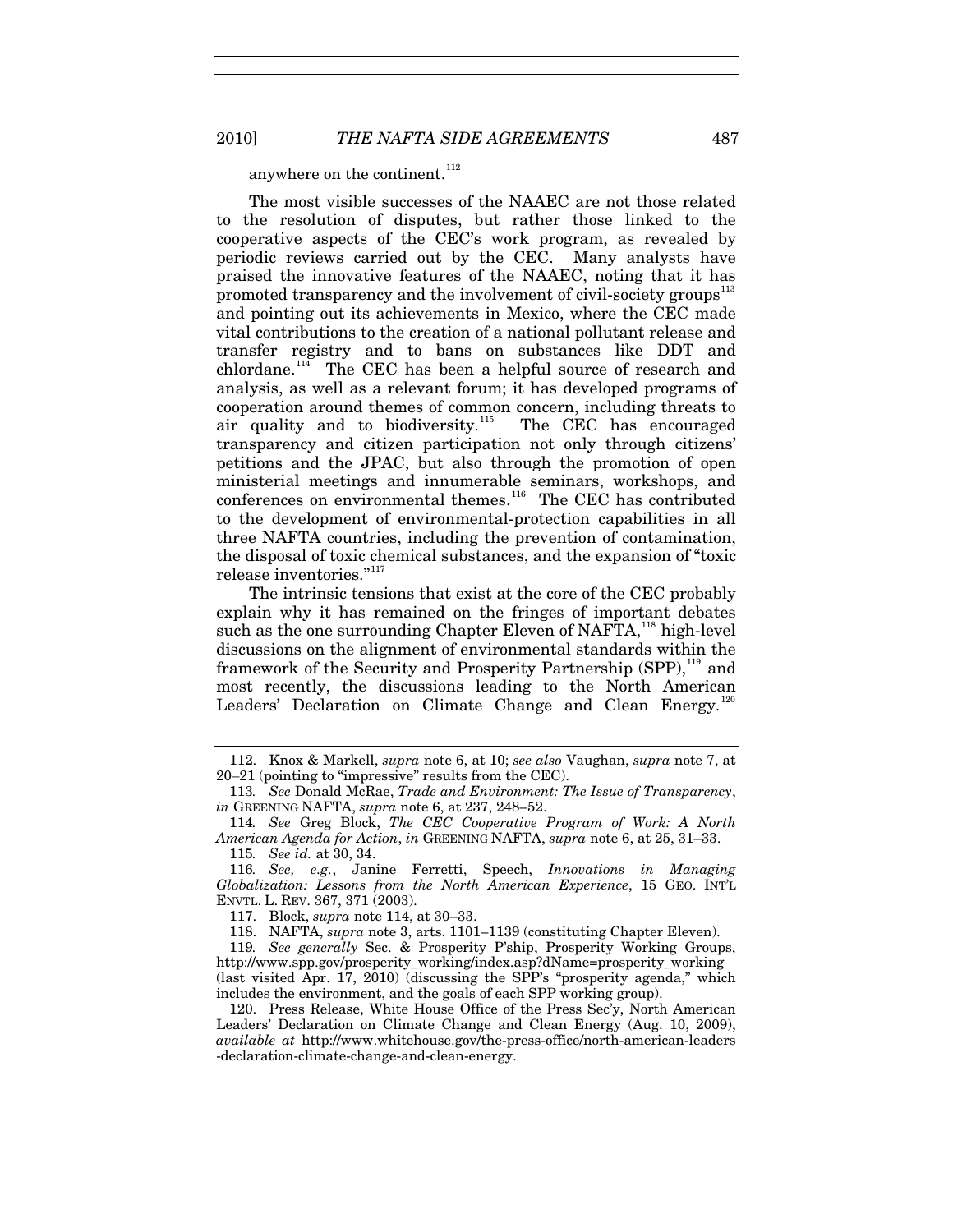While recognizing fifteen years of environmental cooperation, the Declaration does not make explicit reference to the CEC. However, it commits to the development of a trilateral plan to facilitate cooperation in making the transition toward a low-carbon economy in North America.<sup>[121](#page-19-0)</sup> The Declaration calls for the exchange of information; the development of "comparable approaches to measuring, reporting, and verifying emissions reductions"; the building of capacity and infrastructure "with a view to facilitate future cooperation in emissions trading"; the reduction of transportation emissions; the alignment of energy-efficiency standards among the participating nations; cooperation in "sustainably managing [national] landscapes for [greenhouse-gas] benefits"; and the construction of a smart grid for North America.<sup>1</sup> The CEC has the institutional capabilities to identify where analysis is needed and to compile the information necessary to support this cooperation agenda.

Although cooperation is not an aspect of the NAALC that is often highlighted, the agreement grants the NAOs the power to initiate cooperative activities between the three member countries on labor-market affairs.<sup>[123](#page-19-2)</sup> These activities can include seminars, training courses, and technical assistance, as well as sharing best practices regarding, for example, occupational health and safety. $124$ The activities also promote social participation among union, business, and NGO representatives. About ninety-five such activities were developed between 1994 and 2007, almost half of which focused on occupational health and safety.<sup>[125](#page-19-4)</sup>

"[D]eveloping public goods in [transnational] labour markets" could be a better way of "securing decent work and higher living standards for workers than the imposition of prohibitive rules."<sup>[126](#page-19-5)</sup> It is indeed doubtful that trade sanctions are the right tool for ensuring the enforceability of labor standards, much less for fostering cooperation on labor matters. Business cycles, technological advancements, and macroeconomic policies, in

<span id="page-19-5"></span><span id="page-19-4"></span>125*. See* Valencia, *supra* note 124. Around forty-five focused on occupational health and safety, eleven on labor markets, nine on minimum working conditions, nine on freedom of association, seven on work discrimination, six on migrant workers' rights, two on child labor, and eight on other areas. *See id.*

<sup>121</sup>*. See id.*

<sup>122</sup>*. Id.*

<sup>123</sup>*. See* NAALC, *supra* note 6, art. 21.

<span id="page-19-3"></span><span id="page-19-2"></span><span id="page-19-1"></span><span id="page-19-0"></span><sup>124</sup>*. See* Buchanan & Chaparro, *supra* note 69, at 134 n.12, 135 n.13; Claudia Anel Valencia, Deputy Coordinator, Nat'l Admin. Office, Mexican Ministry of Labor and Soc. Welfare, PowerPoint Presentation at the Organization of American States (OAS) Department of Social Development and Employment's Workshop on Labor Dimension of FTAs and Regional Integration Processes: The North American Agreement on Labor Cooperation: The Mexican Perspective (July 10, 2007), *available at* http://www.sedi.oas.org/ddse/dimension /ingles/fr\_agenda.html.

<sup>126.</sup> Teague, *supra* note 77, at 444.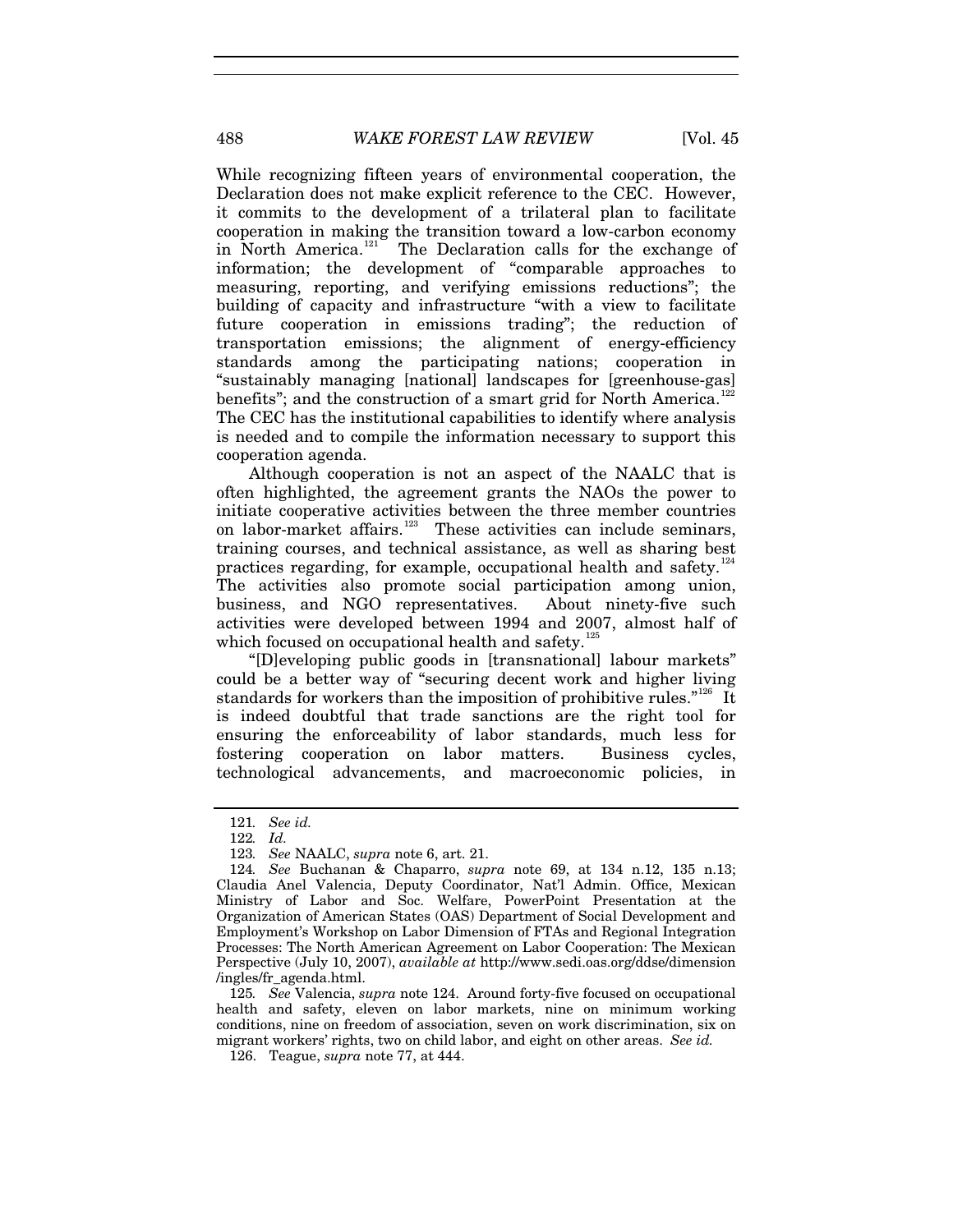addition to trade, all affect labor conditions. A trade agreement, by itself, cannot supersede the asymmetries that exist in North America's labor markets, nor can it counteract decades of domestic political compromises in labor legislation in each NAFTA country. Trade agreements do increase competitive pressures in labor markets and do create labor-market distortions, as evidenced by the significant migration of Mexicans to the United States during the past sixteen years.<sup>[127](#page-20-0)</sup> The protectionist stance taken by U.S. unions against NAFTA has not helped to improve labor conditions in Mexico or in North America generally.<sup>[128](#page-20-1)</sup> But soft law, rather than hard law or trade sanctions, could be used as an effective tool for regulation. Organized labor could "devis[e] innovative measures that test to the full the international channels that connect each national labour market inside NAFTA."<sup>[129](#page-20-2)</sup> As Elliott has argued, "[L]abor activists [should] . . . shift their attention from sanctions to enforce standards in trade agreements to pressuring governments to adopt concrete, real plans of action for raising labor standards and to provide the financial resources to implement them."[130](#page-20-3) Training programs, labor mobility, and immigration reform present areas of opportunity where unions could help boost labor rights throughout North America and take advantage of the lessons learned from NAALC and NAFTA.

More forward-looking proposals that unveil the potential for exploiting similarities and complementarities of market and social conditions among the three North American countries could provide a starting point for new collective, trilateral approaches. An example would be a regional strategy that places a number of core labor values that are already internationally accepted—such as minimum wages, the elimination of child labor, and occupationalhealth-and-safety concerns—at the center of a North American cooperative strategy. Another promising strategy is for the three countries to invest heavily in human capital in order to ensure a competitive workforce in North America and a sustained North American capacity to generate well-paying jobs. Given the large investments that emerging economies such as China and India are making in this area, in the medium term the United States may see its lead in science and technology narrow. The educational

<span id="page-20-0"></span><sup>127</sup>*. See* Jeanne Batalova, *Mexican Immigrants in the United States*, MIGRATION INFO. SOURCE, Apr. 23, 2008, http://www.migrationinformation.org /Usfocus/display.cfm?ID=679 (noting that the number of foreign-born Mexicans living in the United States rose from 4.3 million to over 11.5 million between 1990 and 2006).

<span id="page-20-2"></span><span id="page-20-1"></span><sup>128</sup>*. See* MacDonald, *supra* note 110, at 190. For a discussion of transnational collaboration among North American labor unions, see *id.* at 184– 90. For a discussion of the failure of this collaboration to build a regional labor regime in North America, see Teague, *supra* note 77, at 441–43.

<span id="page-20-3"></span><sup>129.</sup> Teague, *supra* note 77, at 444.

<sup>130.</sup> Elliott, *supra* note 97, at 20.